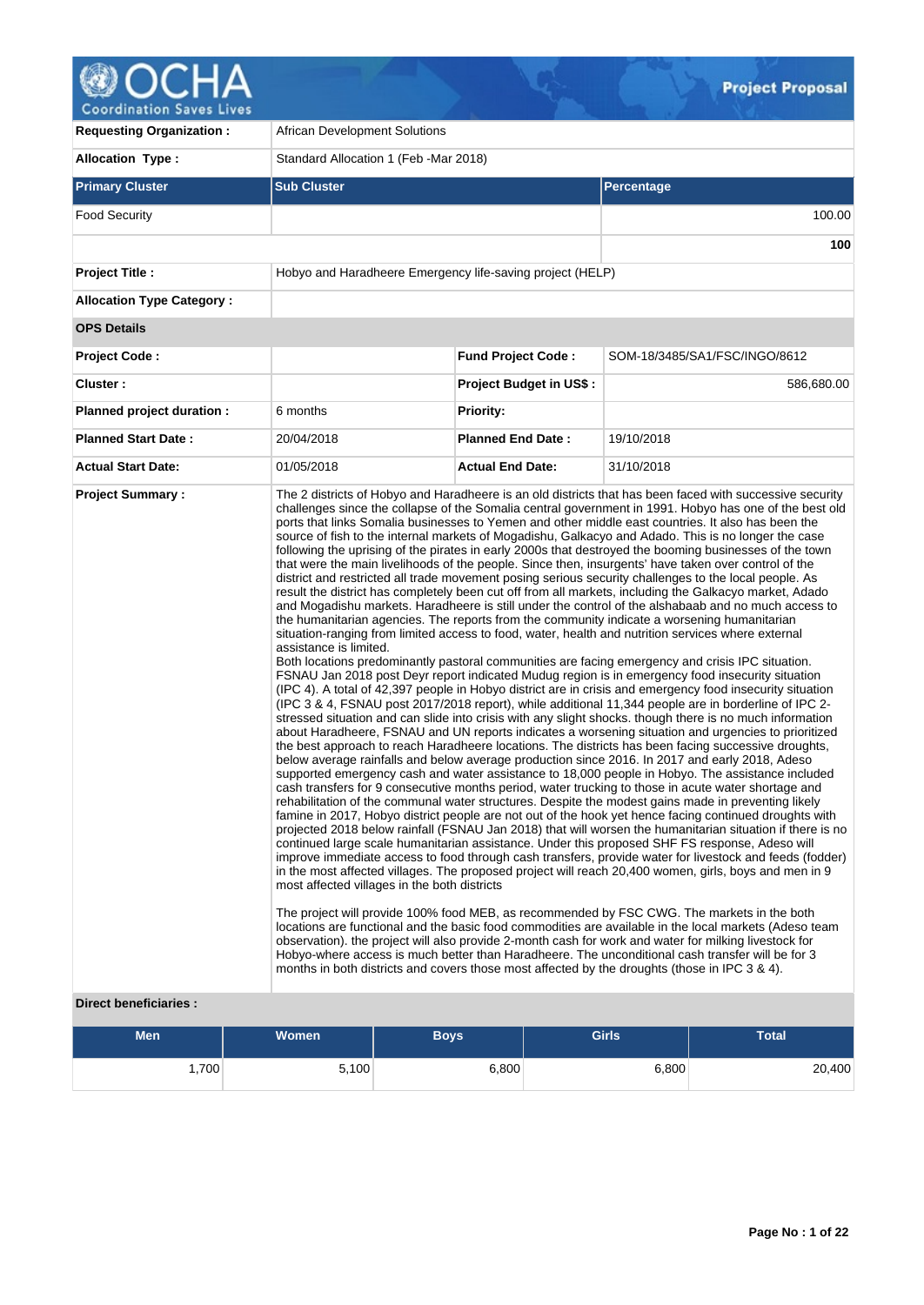## **Other Beneficiaries :**

| <b>Beneficiary name</b> | <b>Men</b> | Women | <b>Total</b> |       |        |
|-------------------------|------------|-------|--------------|-------|--------|
| Pastoralists            | 1,092      | 3,277 | 4,370        | 4,370 | 13,109 |
| Agro-Pastoralists       | 229        | 688   | 916          | 917   | 2,750  |
| Urban Poor              | 378        | 1,135 | 1,514        | 161   | 3,188  |

## **Indirect Beneficiaries :**

An estimated 24,000 women, girls, boys and men are expected to utilize the rehabilitated communal water structures. The conditional cash transfer will be in the form of cash for work scheme and the 4.200 able bodied people will undertake the rehabilitation activities. The 24,000 indirect beneficiaries are expected to use the rehabilitated water facilities when it rains and facilities have collected rainwater

## **Catchment Population:**

Hobyo district has 115,222 population (UNFPA 2014 population estimates) and the 5 target villages have estimated 59,460 people (Adeso field HHs count). The unconditional cash transfers will inject cash into the markets and the traders and the retailers will be indirect beneficiaries.

## **Link with allocation strategy :**

The project will address the immediate food needs for those droughts affected communities that are in crisis and emergency food insecurity situation (IPC 3, 4), and this will contribute to the overall fund allocation strategy of preventing famine by supporting lifesaving interventions. The project is inline with the food security cluster objective of improving immediate access to food through unconditional and conditional cash transfers. The project targeted district of Hobyo is in emergency food insecurity situation (IPC 4) according to FSNAU post Dyer Jan 2018 report. The target district has a total of 42,397 women, girls, boys and men, in crisis and emergency food insecurity situation (IPC 3, 4) and additional 11,344 people in stressed food insecurity situation (IPC 2) according to food security cluster Feb 218 update. Adeso will use inclusive community based targeting approach with the selection criteria for food insecure individuals to identify the right beneficiaries. Based on the FSNAU and SWALIM projection that the next GU rains in April-June 2018 will be 40% below average, there will be no improvement expected in food security of the Hobyo population and the food security situation is expected to worsen if there will be no continued humanitarian assistance.

### **Sub-Grants to Implementing Partners :**

| <b>Partner Name</b>                                    | <b>Partner Type</b> | <b>Budget in US\$</b>       |            |  |  |  |  |
|--------------------------------------------------------|---------------------|-----------------------------|------------|--|--|--|--|
|                                                        |                     |                             |            |  |  |  |  |
|                                                        |                     |                             |            |  |  |  |  |
| Other funding secured for the same project (to date) : |                     |                             |            |  |  |  |  |
| <b>Other Funding Source</b>                            |                     | <b>Other Funding Amount</b> |            |  |  |  |  |
| USAID (FFP, OFDA)                                      |                     |                             | 200,000.00 |  |  |  |  |
| SSF II- expected funding from April 2018 for 15 months |                     |                             | 400,000.00 |  |  |  |  |
|                                                        |                     |                             | 600.000.00 |  |  |  |  |

## **Organization focal point :**

| <b>Name</b>                      | <b>Title</b>            | Email                  | Phone         |
|----------------------------------|-------------------------|------------------------|---------------|
| Mohamed Ali                      | <b>Country Director</b> | mali@adesoafrica.org   | +254704828655 |
| Mohamed Sh Takoy                 | Deputy Country Director | mtakoy@adesoafrica.org | +254706060825 |
| <b>BACKGROUND</b>                |                         |                        |               |
| 1. Humanitarian context analysis |                         |                        |               |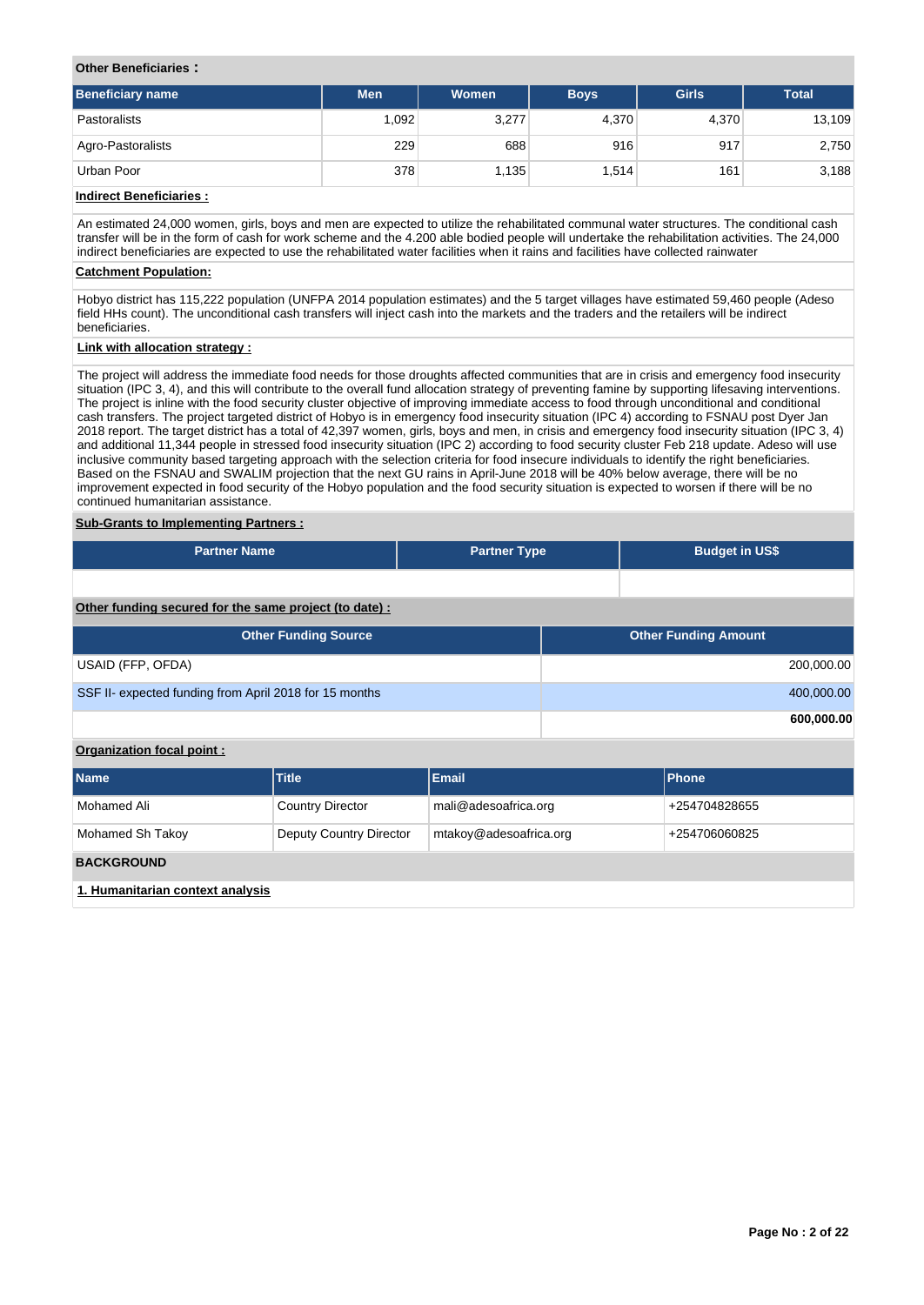Hobyo and Haradheere districts in Mudug region are in food insecurity emergency situation (IPC 4) according FSNAU projected Jan-June 2018 food security outcomes. over 42,000 people in Hobyo district and similar number from Haradheere are in food insecurity crisis and emergency situation (IPC 3,4) according to food security cluster Feb 2018 updates. the target locations in the both districts are droughts hit areas in 2017, and with further below average rainfall projected till June 2018 will only make the humanitarian situation worse and more people are expected to fall into extreme humanitarian outcomes. over 65% of the people in the target areas are pastoral (Government strategy document) and depend on livestock byproducts and the sale of the livestock. some people practice agro-pastoral and fishing respectively. the fishing activities in Hobyo is only limited to the main coastline and there is no markets linkages for the small catch the fishermen collect, the majority of the people who are pastoral are significantly affected by the droughts, and according to the community feedback, over 50% of the shoats (goats and sheep) were lost to the droughts. there is access challenges to both district, though is extreme for Haradheere since the districts / Haradheere is under AS control. The access challenges limit humanitarian access, exacerbate the humanitarian crisis and localized famine (IPC 5) is possible. there is strong alshabaab and other militia groups presence, and this has limited both humanitarian access and the government services too. Adeso has been providing life-saving assistance in Hobyo through locally recruited and trained staff, community members and using technology like mobile money transfer to reach the affected households. the main markets that feed Hobyo population are Mogadishu, Galkacyo, Adado and Yemen. access to these markets are restricted due to the insecurity situation, there is limited trade movement and the illegal fishing by foreign fishing companies at the Hobyo sea shore has further increased challenges for the local people to access food or incomes to buy food. despite the Hobyo being known for its fishing activities historically, this is now just a history!. the socioeconomic situation of the local people are very low, with no major commercial activities, no micro finance institutions and no major markets for the local produce. Adeso, in consortium with Mercy corp is currently in discussion with SSF for economic and livelihood development in Hobyo-\$ 1.1 million grant. unless the socioeconomic of the people are revived, the emergencies and loss of livelihood are expected to remain or worsen if the aggravating factors are not addressed. in the meantime, there is urgent need to provide life-saving assistance to the droughts affected people, who are in IPC 3 and 4. The Hobyo airstrip was recently rehabilitated by Somalia stability fund through local NGO, and there are some commercial flights that are operating between Hobyo and Mogadishu. this is likely to improve the humanitarian access to Hobyo district. the road infrastructure is very bad terrain and more so very insecure and therefore its only the local staff in very low profile that can access Hobyo through road transport. Adeso has firsthand experience in this, it has never been easy to deliver the livelihood inputs, WSH materials, the fishing materials as well as the staff movement. the use of locally recruited and trained staff and good community and local authority acceptance has enabled the life-saving assistance to reach the affected communities.

#### **2. Needs assessment**

The target population is facing another year of food insecurity situation, following the 2017 Pre-famine situation that was averted mainly due to large scale humanitarian assistance and 2017 dyer season average production. despite significant humanitarian improvement noted in the country, the situation in Hobyo is different. The target districts are categorized by FSNAU as CONCERN AREAS for 2018. the districts are in IPC 4 and the next GU April-June rainfall is also projected to be 40% below average (SWALIM). Adeso internal monitoring carried out in Hobyo, cash post distribution monitoring indicated 70% of the transfers spent on food, 15% on water and these are the priority needs of the droughts affected communities. the findings from REACH (Oct 2017) indicated 78% of the people lack access to food while 48% have lost their income sources to the droughts. from Adeso internal discussion with the Hobyo communities, over 50% of the livestock, mainly goats and sheep were lost to the droughts. the remaining livestock are not productive with low sales value as result of the poor body conditions, and the frequent livestock diseases (CCPP). Over 65% of the Hobyo district population are pastoral and depend on livestock byproducts and livestock sales to earn income. With the continued droughts and below average rainfalls projected till June 2018, the Hobyo people are facing risk of localized famine in 2018-as the population are already in IPC 4. Close to 50% of the target population (115,397 total population), need urgent humanitarian assistance and there is risk of more people falling into IPC 4 if there is no continued and large scale humanitarian assistance. those in IPC 3, 4 are expected to be higher since there was no detailed assessment done by FSNAU or any other partner- as result of the insecurity. Adeso internal monitoring indicate pastoral communities share the food given or the cash to purchase food for the livestock-Mainly the milking herds and weak livestock. in 2017, this was an oversight where agencies only prioritized people and no much responses provided to the livestock. As the lessons learnt in 2017 humanitarian response, it will not be very effective in targeting the affected pastoral communities without livestock intervention. The food security cluster released gaps update in Feb 2018 indicate 42,397 people in Hobyo are in IPC 3, 4 and additional 11,344 people in IPV 2 in Hobyo- this close to 50% of the total population. With the projected below average rainfall and the expected below average production in the next GU rains of April-June 2018, there is likelihood of more people in Hobyo falling into crisis and emergency food insecurity situation.

The food prices in the both districts are stable and no significant prices changes noted -from Adeso internal market price monitoring. The FSNAU March 1, 2018 update also indicate there is no food prices changes in this livelihood. the terms of trade between the livestock / goat to the imported bag of rice is high and a goat wont be able to feed household of 6 for a month. this because of the livestock poor body conditions that wont fetch good price in the local markets. there is no SoS inflation noted in Hobyo and the change rates of SoS to USD\$ has remained stable.

the proposed project will target a total of 20,400 droughts affected rural and urban poor Women, Girls, Boys and Men in 9 most vulnerable locations in Hobyo and Haradheere districts. the proposed locations are those in pastoral setting whose livestock were affected by the droughts, there is agro pastoral who lost their livelihood and also has internally displaced people due to the droughts. The locations are also most populated in the district- based on Adeso ground observations. the beneficiaries will be those in IPC 3,4 based on food security cluster criteria and community based approach will be used during the selection process.

#### **3. Description Of Beneficiaries**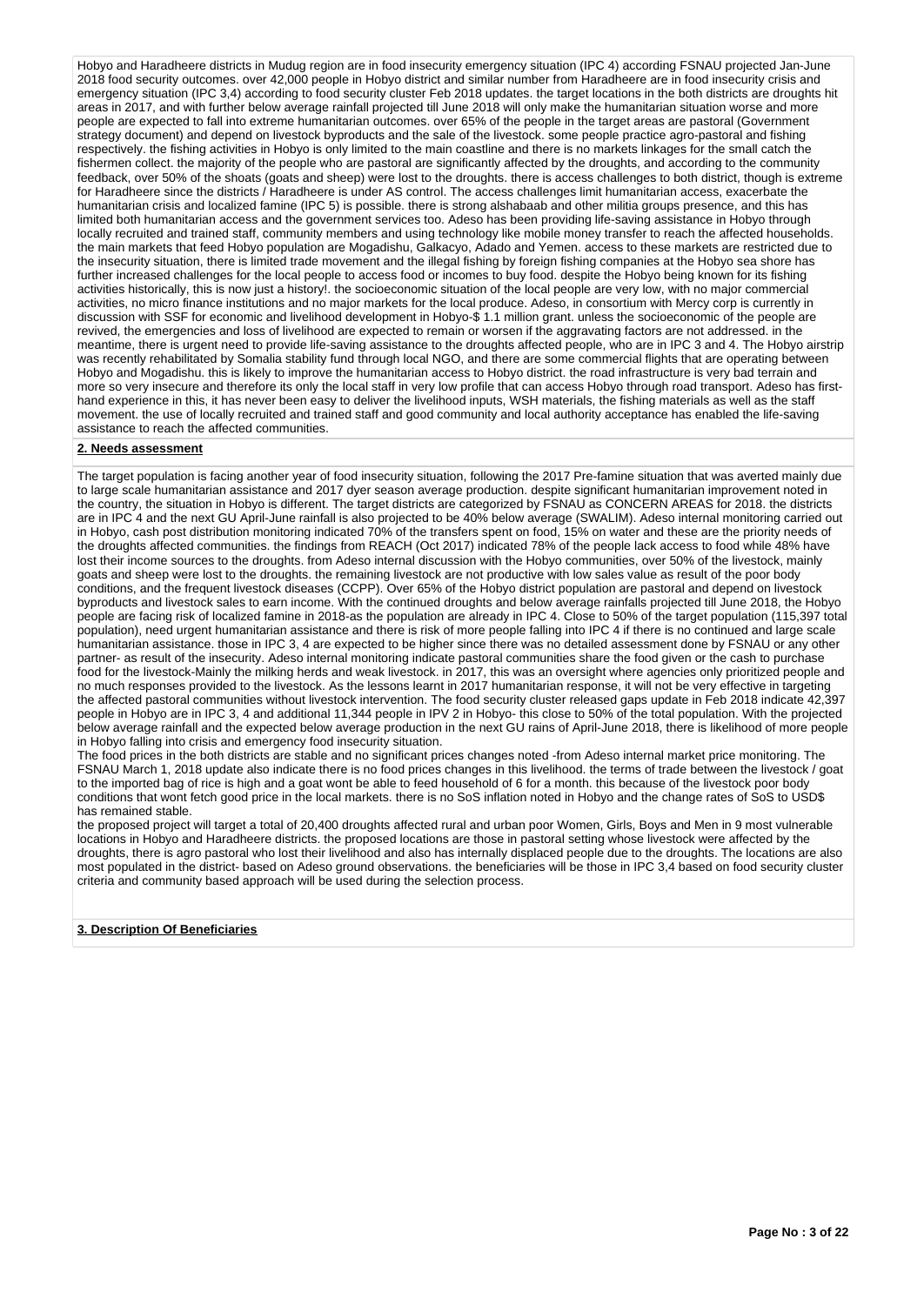The project will target a total of 3,400 households (20,400 women, Girls, Boys and Men) in 9 most vulnerable villages in Hobyo and Haradheere, for unconditional cash transfers, conditional cash transfers and water for the milking livestock. A total of 1,100 households (6,600 women, girls, boys and men) will receive 3 cycles of unconditional cash transfers during the lean season. Another 700 households (4,200 women, girls, boys and men) will receive 2 months of conditional cash transfers through cash for work scheme in rehabilitating the communal water facilities. Additional 1600 pastoral households (9,600 women, girls, boys and men) will receive water for livestock for 2 months during the dry periods in July to September 2018. The conditional cash transfer beneficiaries will work on lighter communal rehabilitation of water facilities, for 20 days and earning \$5 per day that totaling to \$100 per month per family. this will be households with able bodied labour that can undertake cash for work scheme.

The proposed target villages were selected based on vulnerability criteria of- rural setting and loss of livestock / livelihood, internally pastoral displacement by the droughts, presence of urban poor and no food / cash assistance ongoing. The beneficiaries will be those in IPC 3,4 based on the food security criteria in the different classification of food insecurity phases (IPC). Adeso is currently implementing USAID (FFP, OFDA) funded emergency food and water response. though the cash transfers under FFP, the grant will end in April 2018. OFDA funded WASH response will continue till June 2018, and therefore will provide synergy to the proposed SHF food security project. The proposed food security project will also provide water for milking livestock, only for those milking herds and the weak herds that are unable to travel with other livestock. Normally, in Somali setting, the Milking herds and weak herds are left at the homestead and share food with the children and other household members. This was evident in 2017 large cash response, with no livestock response complementing the cash for food responses. the OFDA funded Water response is only limited to providing household with water, rehabilitating water structures and hygiene promotion- No water for livestock. The selection of the households with livestock will be based on community based targeting approach to identify those households with milking and weak herds. Supporting the milking herds will mean sustaining milk production for the children and thus will protect their nutrition status in the extreme situation.

## **4. Grant Request Justification**

The proposed intervention will provide unconditional cash transfers to 1100 households (6,600 women, girls, boys and men) in 9 most vulnerable locations within Hobyo and Haradheere districts. The cash transfer values will be based on the cash working group recommendation-which is 100% for food MEB. The project will provide 3 cycles of cash transfers to the targeted beneficiaries. the project will target 700 households (4,200 women, girls, boys and men), for conditional cash transfers scheme for rehabilitating communal water facilities. In addition, the project will provide water for livestock for 1600 families (9,600 individuals will benefit). The water for milking livestock will be provided through vouchers, where the pre-selected traders will provide the water, fodder and redeem the vouchers with Adeso field office. A total of 20,4000 droughts affected women, girls, boys and men beneficiaries will benefit from the lifesaving emergency response. the Hobyo and Haradheere Emergency Lifesaving (HELP) project will consider the local seasonality and provide the needed cash relief during the lean season of June to Sept 2018, water for the livestock will also be provided during the dry period when there is no water in the target areas. The priority needs in the project target area are access to food and water, while access to water is being addressed through the USAID /OFDA funded WASH response -access to food remains the main gaps to address urgent humanitarian needs in the project target locations. Close to 50% of the estimate population of the target districts are in crisis and emergency food insecurity situation, and the last FSNAU Jan 2018 report categorized the district in IPC 4. REACH and other partners, OCT 2018 needs assessment also indicated majority of the local people lack access to food, majority having lost their livelihood to the droughts and in the face of another below average 2018 GU rainfall -is expected to worsen the situation further if there is no immediate and continued lifesaving assistance. The project will address the urgent and lifesaving needs of the droughts affected communities through unconditional and conditional cash transfers, water and fodder for the livestock that will enable the target people to have immediate access to food. The project objective is in line with the food security cluster strategic objective- of improving immediate access to the disaster affected women, girls, boys and men, through unconditional and conditional cash transfers as the means of the response modality. The project purely addresses the priority needs of the target local people-which is immediate access to food. The proposed response is in line with the strategic fund allocation objective of addressing Pre-famine prevention in 2018, through lifesaving interventions to those in crisis and emergency food insecurity situation (IPC 3,4).

## **5. Complementarity**

Adeso has been implementing USAID (FFP, OFDA) funded droughts emergency response through an integrated cash transfers and water response to improve food and water access. The FFP funded cash transfers targeted total of 2300 households (13,800 individuals) for 9 months cash transfers in Hobyo. This FFP funded cash response will end in April 2018. The OFDA funded water response has direct water delivery through water trucking, water facilities rehabilitation and hygiene promotions. the OFDA funded WASH response will continue till end of June 2018. This will provide the most needed synergy with the proposed SHF food security emergency response and the same beneficiaries will benefit from OFDA supported clean water provision. In addition, Adeso in consortium with Mercy corps is currently negotiating with Somalia stability fund (SSF II) on Economic and livelihood development project for Hobyo district at total cost of \$1,1 million. This is an additional complementary project that if approved by SSF II will support the same beneficiaries for long term livelihood development. Adeso is also implementing a disaster management project with the National and federal member states agencies responsible for the disaster preparedness, coordination and mitigation. This is also funded by USAID /OFDA and will end on June 30th 2018. This project provides capacity building to the local authorities, the community leaders and the key community members on the common hazards, how to mitigate and how the local communities and the local authorities can plan accordingly to reduce effects of the cyclical shocks' that affect the communities' livelihood.

#### **LOGICAL FRAMEWORK**

### **Overall project objective**

To improve households' immediate access to food through unconditional and conditional cash transfers, provision of water and fodder for livestock to the 15,000 drought affected women, girls, boys and men that are crisis and emergency food insecurity situation (IPC 3,4).

The project will have 3 pronged approach; unconditional cash assistance to 6,600, conditional cash assistance through cash for work for 4,200 people, water for livestock for 9,600 people in the 9 most vulnerable location in Hobyo and Haradheere. The project activities will be implemented during the lean and dry season when the local production is low. The Lean seasons in Somalia are July to Oct and Jan to April for every year. The project period coincides with the lean season of July to October and this is the critical times the drought affected communities needs humanitarian lifesaving assistance.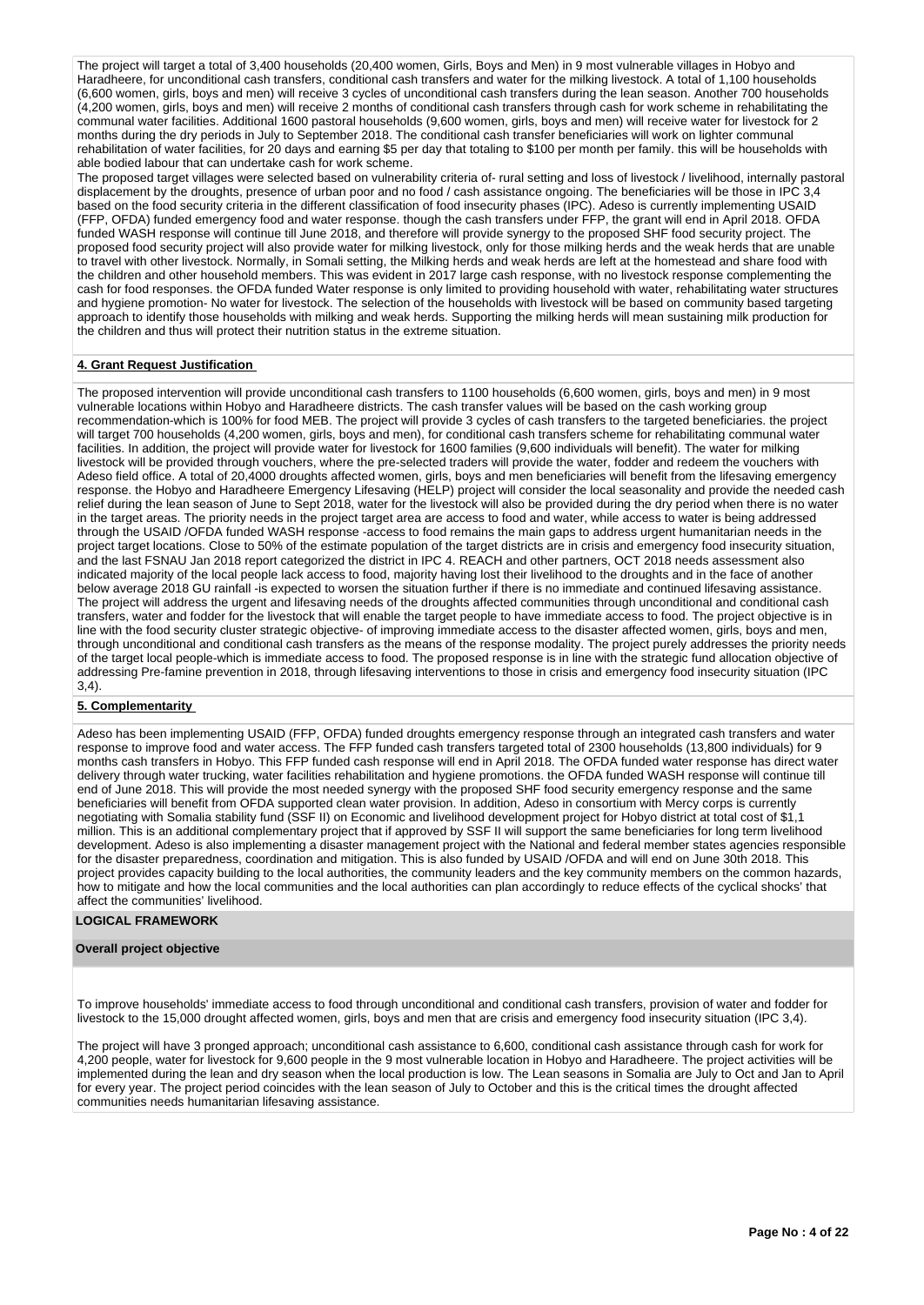| <b>Food Security</b>                                                                                                                                                                                                                      |                                                                                                                                                                                                     |                                 |  |  |  |  |  |  |  |  |
|-------------------------------------------------------------------------------------------------------------------------------------------------------------------------------------------------------------------------------------------|-----------------------------------------------------------------------------------------------------------------------------------------------------------------------------------------------------|---------------------------------|--|--|--|--|--|--|--|--|
| <b>Cluster objectives</b>                                                                                                                                                                                                                 | <b>Strategic Response Plan (SRP) objectives</b>                                                                                                                                                     | <b>Percentage of activities</b> |  |  |  |  |  |  |  |  |
| Improve households' immediate access to<br>food through provision of conditional and<br>unconditional assistance depending on the<br>severity of food insecurity phases,<br>vulnerability and seasonality of the<br>livelihoods (IPC 3-4) | 2018-SO1: Provide life-saving and life-<br>sustaining integrated multi-sectoral<br>assistance to reduce acute humanitarian<br>needs and reduce excess mortality among<br>the most vulnerable people | 100                             |  |  |  |  |  |  |  |  |

**Contribution to Cluster/Sector Objectives :** The project will provide immediate food access to the droughts affected women, girls, boys and men that are in crisis and emergency food insecurity situation (IPC 3,4). Hobyo district is in IPC 4 according to the FSNAU 2017/2018 post dyer assessment. Close to 50% of the target population are in IPC 3 and 4. The proposed response directly contribute to the cluster objective of addressing immediate food needs of those in crisis and emergency situation, and the beneficiaries selection criteria will be based on the food security IPC 3,4 criteria- this will be achieved through community based approach in targeting the beneficiaries through the food security and FSNAU set criteria for those in IPC 3 and 4. The cash for work or the conditional cash transfers will be lighter work since the communities are already weakened and they will only work for 15 days in a month. The CFW beneficiaries will rehabilitate communal water points to harvest the upcoming GU rainfall-such facilities will include excavation of water pans, fencing of the water pans, repairs of shallow wells and opening up of water inlets for the water pans. The CFW beneficiaries will be paid on regular basis to ensure they have cash to buy food. The water and fodder for livestock are meant for the milking and the calving herds. This will sustain milk access to the children at the targeted households and therefore protect the children nutrition status during the dry periods.

#### **Outcome 1**

Improved households food access to 6,600 women, girls,boys and men through unconditional cash transfers and conditional cash transfers in 5 vulnerable villages in Hobyo and Haradheere districts, Mudug Region.

The amount of the unconditional cash transfers is based on the cash working group recommended transfer values of 100% food MEB, which is \$87 dollars in Mudug region.

The conditional cash transfers will be through restoration of the communal water sources-such as the water pans, shallow wells, Birkards.

## **Output 1.1**

## **Description**

6,600 droughts affected women, girls, boys and men receive 3 months of unconditional cash transfers that increase their households income to buy food.

## **Assumptions & Risks**

The droughts situation in the target area wont deteriorate beyond what is currently projected by FSNAU and SWALIM.

The financial mechanisms to transfer the cash we =ill be available to enable 5,400 targeted individuals to receive unconditional cash transfers for 2 months at 100% food MEB as recommended by the food security sub working group on cash (CWG).The beneficiaries will have increased household income through the cash transfers and will be able to access food

### **Indicators**

|                                                                                            |                      |                                                                                                                                          |            | End cycle beneficiaries |                   |       | <b>End</b><br>cycle |
|--------------------------------------------------------------------------------------------|----------------------|------------------------------------------------------------------------------------------------------------------------------------------|------------|-------------------------|-------------------|-------|---------------------|
| Code                                                                                       | <b>Cluster</b>       | <b>Indicator</b>                                                                                                                         | <b>Men</b> | <b>Women</b>            | <b>Boys Girls</b> |       | <b>Target</b>       |
| Indicator 1.1.1                                                                            | <b>Food Security</b> | Number of people in crisis and IDPs receiving<br>unconditional support to improve access to food                                         |            |                         |                   |       | 6,600               |
| distribution monitoring reports                                                            |                      | <b>Means of Verification</b> : Beneficiaries cash transfer statement from the mobile money transfer company, Beneficiaries list and post |            |                         |                   |       |                     |
| Indicator 1.1.2                                                                            | <b>Food Security</b> | Number of targeted individuals reporting improved<br>purchasing power through unconditional cash<br>assistance, disaggregated by sex     |            |                         |                   | 6,600 |                     |
|                                                                                            |                      | <b>Means of Verification:</b> Post distribution monitoring, Beneficiaries list, project reports                                          |            |                         |                   |       |                     |
| Indicator 1.1.3                                                                            | <b>Food Security</b> | Amount in USD\$ earned per beneficiary per<br>month through unconditional cash transfers                                                 |            |                         |                   |       | 87                  |
|                                                                                            |                      | <b>Means of Verification</b> : Beneficiaries payment trasfer statement from the MMT company, financial reports                           |            |                         |                   |       |                     |
| Indicator 1.1.4                                                                            | <b>Food Security</b> | Number of targeted individuals reporting to have<br>been selected through a set open selection criteria                                  |            |                         |                   |       | 6,600               |
| <b>Means of Verification:</b> Post distribution Monitoring, Progress reports, VRC reports. |                      |                                                                                                                                          |            |                         |                   |       |                     |
| <b>Activities</b><br>Activity 1.1.1                                                        |                      |                                                                                                                                          |            |                         |                   |       |                     |

**Standard Activity : Unconditional cash transfer (agricultural input-seed distribution, seed vouchers, tools etc)**

Community mobilization and sensitization on the project. this will include participation of the local authorities, community leaders and other stakeholders at the target villages

## **Activity 1.1.2**

**Standard Activity : Unconditional cash transfer (agricultural input-seed distribution, seed vouchers, tools etc)**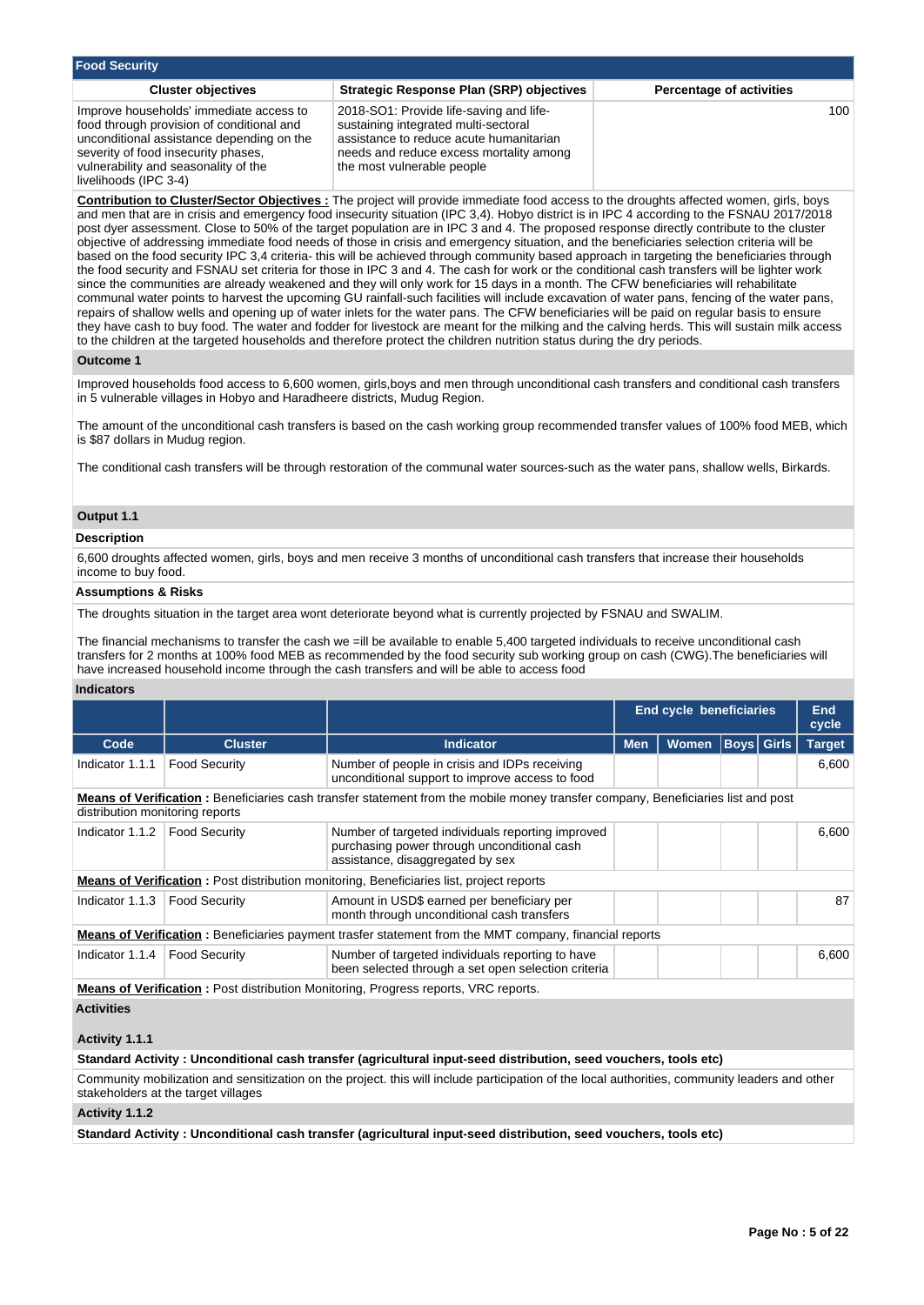Selection and training of village relief committees (VRCs) and Selection of beneficiaries through community participation-in public verification and endorsement of the final list. The beneficiaries selection will be based on vulnerability crtiteria such as HH with no income, HH that have lost their livelihood, HH with female headed with no income, HH with no one working for them or not receiving remitances, orphaned children, HH headed by disable person or elderly person. the community plays key role in the selection of the beneficiaries wuth facilitation person from the project team. Adeso has inclusive community based targeting model (ICBT) that ensures there is transparent and community involved process in the selection of the beneficiaries

## **Activity 1.1.3**

**Standard Activity : Unconditional cash transfer (agricultural input-seed distribution, seed vouchers, tools etc)**

Contracting mobile money transfer company (MMT)- through tender procurment process. Adeso will follow the interal procurment process as well as SHF compliance on the contractual process, and advertise for mobile transfer company. the suitable company that can provide MMT will be selected on transparent bidding process.

## **Activity 1.1.4**

**Standard Activity : Unconditional cash transfer (agricultural input-seed distribution, seed vouchers, tools etc)**

Unconditional cash transfers for 6600 women, girls,boys and me in 9 vulerable villages for 3 months at monthly payment of \$87 (1100 HHs \* \$87 \* 3 months). Adeso will submit the beneficiaries telephone numbers to the MMT company, who in turn will send the monthly cash transfer to the registered beneficiaries. Adeso will pay the MMT cash transfer fee after verification of cash receipt by all the beneficiaries

## **Activity 1.1.5**

**Standard Activity : Unconditional cash transfer (agricultural input-seed distribution, seed vouchers, tools etc)**

Post distribution monitoring and Markets prices assessments. the project team will carry out monthly markets surveys on the food commodities prices, conduct beneficiaries interviews on how they spent the cash they hav received and anaylyze the collected information if the project is making progress towards achieving the desired outcome.

### **Output 1.2**

### **Description**

700 households (4,200 women, girls, boys and men) will have improved purchasing power due to increased household income through conditional cash transfers (cash for work).

#### **Assumptions & Risks**

The droughts situation in the target area wont deterioate beyond what is currently projected by FSNAU and SWALIM. Should there be increased emergency situation and the communities wont be able to undertake cash for work activities, then the CFW will be changed to uconditional cash transfers.

Beneficiaries will have received \$75 a month that they will enable them buy food. The CFW beneficiaries will work for 15 days a month at daily rate of \$5-which is below the local labour market rates and they will carry out lighter work in restoring the communal water sources. The beneficiaries will be paid on regular basis to increase their household income to access to food.

### **Indicators**

|                                                                     |                                                                                                                                 |                                                                                                                                  |            | <b>End cycle beneficiaries</b> |  |                   | <b>End</b><br>cycle |  |
|---------------------------------------------------------------------|---------------------------------------------------------------------------------------------------------------------------------|----------------------------------------------------------------------------------------------------------------------------------|------------|--------------------------------|--|-------------------|---------------------|--|
| Code                                                                | <b>Cluster</b>                                                                                                                  | <b>Indicator</b>                                                                                                                 | <b>Men</b> | Women                          |  | <b>Boys Girls</b> | <b>Target</b>       |  |
| Indicator 1.2.1                                                     | <b>Food Security</b>                                                                                                            | Number of people selected for conditional cash<br>assistance activities (CFW), disaggregated by sex                              |            |                                |  |                   | 4.200               |  |
|                                                                     | <b>Means of Verification:</b> Beneficiaries list, project reports                                                               |                                                                                                                                  |            |                                |  |                   |                     |  |
| Indicator 1.2.2                                                     | <b>Food Security</b>                                                                                                            | Number of people that benefited from conditional<br>transfers to improve access to food and protection<br>of livelihood assets   |            |                                |  |                   | 4.200               |  |
|                                                                     |                                                                                                                                 | <b>Means of Verification</b> : Beneficiaries list, project reports, MMT beneficiaries cash transfer statement                    |            |                                |  |                   |                     |  |
| Indicator $1.2.3$                                                   | Food Security                                                                                                                   | Amount in USD\$ earned per beneficiary per<br>month through cash for work activities                                             |            |                                |  |                   | 100                 |  |
|                                                                     |                                                                                                                                 | <b>Means of Verification</b> : MMT beneficiaries payment cash transer statement, financial reports and project narrative reports |            |                                |  |                   |                     |  |
| Indicator $1.2.4$                                                   | <b>Food Security</b><br>Number of targeted individuals reporting to have<br>been selected through a set open selection criteria |                                                                                                                                  |            |                                |  |                   | 4,200               |  |
| <b>Means of Verification:</b> PDM, VRC reports and Progress reports |                                                                                                                                 |                                                                                                                                  |            |                                |  |                   |                     |  |
| <b>Activities</b>                                                   |                                                                                                                                 |                                                                                                                                  |            |                                |  |                   |                     |  |

## **Activity 1.2.1**

**Standard Activity : Conditional cash transfer (cash for work or food for work)**

Commuity mobilizatio,sensitization on the project. the local authorities and the communities and other stakeholder at the project area will be involved.

## **Activity 1.2.2**

#### **Standard Activity : Conditional cash transfer (cash for work or food for work)**

Selection of the 700 CFW households that will undertake the cash for work activities.The Village Relif committees and the villages community will be sensitized on the selection criteria for the CFW beneficiaries. the selection criteria included household with no income, food access, lost their livelihood and has able bodied person that can do cash for work. There will be intensive community involvement in the beneficiaries selection process, and the project team will ensure right information are provided to the community, the selection process is guided and there will be no community conflcits over the project activities. Adeso has in built coflict resolution approach in its program implementation and this includes having committees at the sites level that handles community concerns, there is hotline that the beneficiaries can raise their concerns to Adeso accountability team

#### **Activity 1.2.3**

**Standard Activity : Conditional cash transfer (cash for work or food for work)**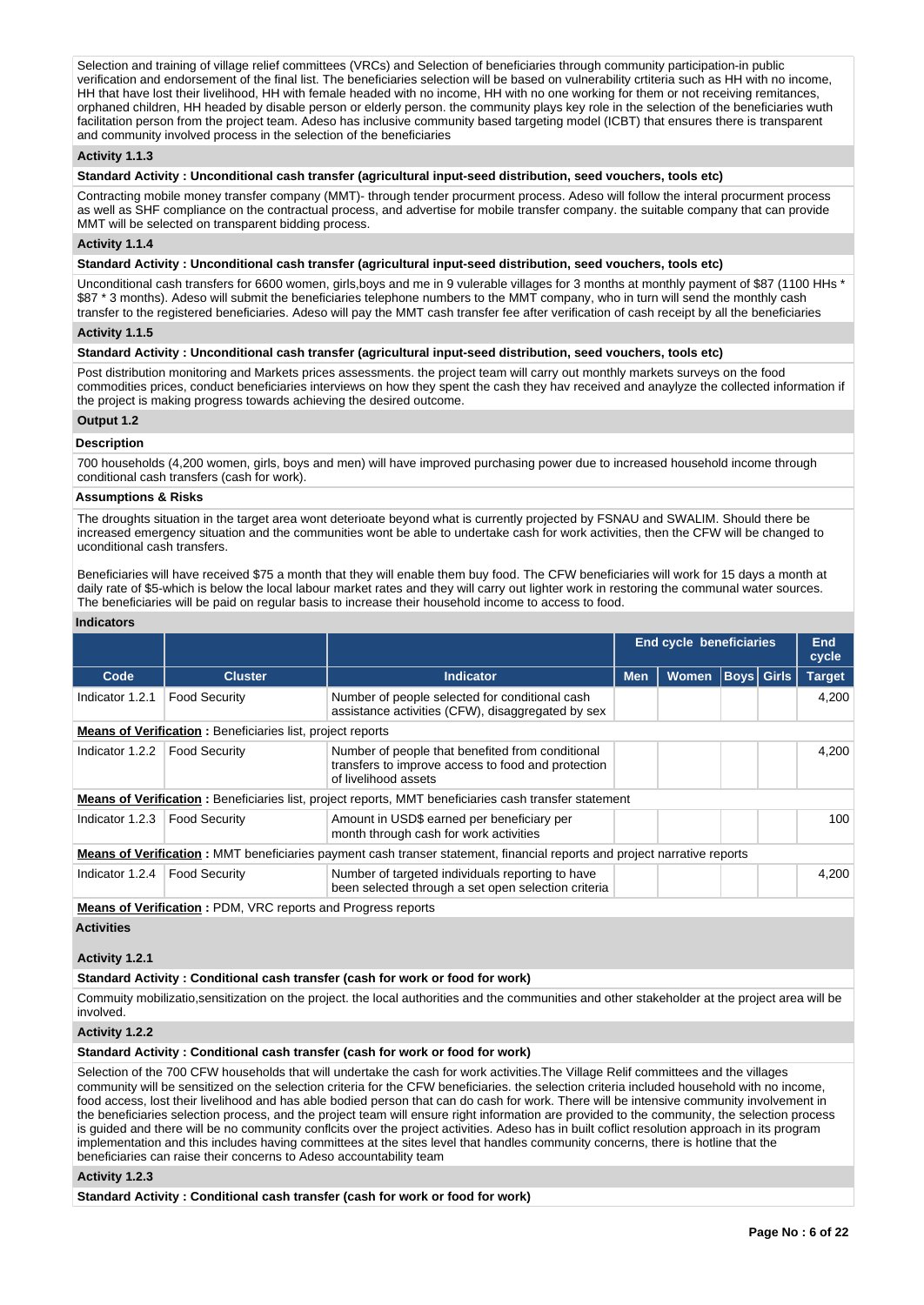Procure and deliver the CFW tools. The CFW tools include showel, pick axe, wheel barrow, iro bar and protective gloves. The sites for rehabilitation will be identified by the community based on guided approach to ensure the infrastructure selected for rehab are something that will benefit the community. the CFW rehabilitation will be for mainly the community water sourcess, markets access routes. for instance, on average there is 1000 people that benefit in the current state of the traditional water sources and afer rehab the facility will be able to serve upt to 3000 people and hold water for longer period / 1-3 more months. The cash for work tools will be kept by the sites committees and use it for maintaining the rehabilitated sites. A total of 7 sites will be rehabilitated under this project

### **Activity 1.2.4**

#### **Standard Activity : Conditional cash transfer (cash for work or food for work)**

Payment of the cash for work beeficiaries. The CFW beneficiaries will be paid based on the actual day/s worked. each CFW site will have site supervisor that will mark/ tick those working each day (CFW daily register) and their weekly earnings will be calculated from the daily register and paid on regulalr basis. the rate for CFW payment is less than the normal local market wage rate so that the market functionality is not disrupted. under this project, the CFW beneficiary will be paid \$5 per worked day for 20 days in a month.

#### **Activity 1.2.5**

### **Standard Activity : Conditional cash transfer (cash for work or food for work)**

post cash payment monitoring (PDM) and local markets prices assessments

#### **Outcome 2**

Improved access to Milk by the target pastoral households (9,600 women, girls, boys and men) through provision of water for the milking and calving livestock that will protect the nutrition status of the target Households children.

#### **Output 2.1**

#### **Description**

9600 women, girls, boys and men able to access milk through livestock interventions of providing water for the milking and calving herds.

#### **Assumptions & Risks**

The prices of the water doesn't significantly change in the project period.

The project will target pastoral communities whose livestock are also affected by the droughts. The communities rely on their livestock for milk -that is essential for the children nutrition.

#### **Indicators**

| inuivatvi ə                                                                                     |                                                                              |                                                                                                                                       |                                |              |                   |  |               |  |
|-------------------------------------------------------------------------------------------------|------------------------------------------------------------------------------|---------------------------------------------------------------------------------------------------------------------------------------|--------------------------------|--------------|-------------------|--|---------------|--|
|                                                                                                 |                                                                              |                                                                                                                                       | <b>End cycle beneficiaries</b> |              |                   |  | End<br>cycle  |  |
| Code                                                                                            | <b>Cluster</b>                                                               | <b>Indicator</b>                                                                                                                      | <b>Men</b>                     | <b>Women</b> | <b>Boys</b> Girls |  | <b>Target</b> |  |
| Indicator 2.1.1                                                                                 | <b>Food Security</b>                                                         | Number of vulnerable people supported through<br>safety nets and appropriate seasonal input (<br>seeds and tools)                     |                                |              |                   |  | 9,600         |  |
|                                                                                                 |                                                                              | <b>Means of Verification</b> : Project reports, photos and case study on those receiving the waer and fodder for livestock            |                                |              |                   |  |               |  |
| Indicator 2.1.2                                                                                 | <b>Food Security</b>                                                         | Number of livestock owned by targeted<br>households able to be sustained by water<br>provided as a result of the project              |                                |              |                   |  | 25,000        |  |
|                                                                                                 | <b>Means of Verification:</b> Project report, distribution monitoring report |                                                                                                                                       |                                |              |                   |  |               |  |
| Indicator 2.1.3                                                                                 | <b>Food Security</b>                                                         | Number of women, girls, boys and men reporting<br>improved and/increased milk rations from the<br>sustained milking/calving livestock |                                |              |                   |  | 9,600         |  |
| <b>Means of Verification:</b> Project reports, Nutrition education reports, field visits report |                                                                              |                                                                                                                                       |                                |              |                   |  |               |  |
| <b>Activities</b>                                                                               |                                                                              |                                                                                                                                       |                                |              |                   |  |               |  |

#### **Activity 2.1.1**

#### **Standard Activity : Livestock assets protection support**

Community mobilization, sensitization on the project activity. The local authorities, community leaders and other stakeholders at the project locations will be involved

#### **Activity 2.1.2**

## **Standard Activity : Livestock assets protection support**

selection of vulnerable households wth milking and calving livestock that need humanitarian assistance at the target project locations. the project will involve the community in the selection process, form a committees that comprise of all the groups / including the minority, people with disability, women and other vulnerable people to ensure inclusivity. this committees with the villagers will identify those househoolds that meet the criteria. the project team will verify through public verification before the list is finalised.

### **Activity 2.1.3**

## **Standard Activity : Livestock assets protection support**

Procurement and selection of 10 water vendors. Adeso has standard procurement guidelines that ensures transparent bidding process and the best bidder, considering all factors will be selected.

#### **Activity 2.1.4**

### **Standard Activity : Livestock assets protection support**

Provide water to the milking and Calving livestock of 1250 households on a weekly basis. The project will provide water for 4 weeks to the selected households' milking livestock through voucher based distribution system. The project will form a committee in each beneficiary location that will oversee the water distribution, the right amount of water is provided and handles any community concerns in the implementation process. the project team will monitor the water delivery process, randomly call beneficiaries to verify the water receipt and the amount. the water vendor will only be paid upon confirmation of water receipt by the beneficiaries.

#### **Activity 2.1.5**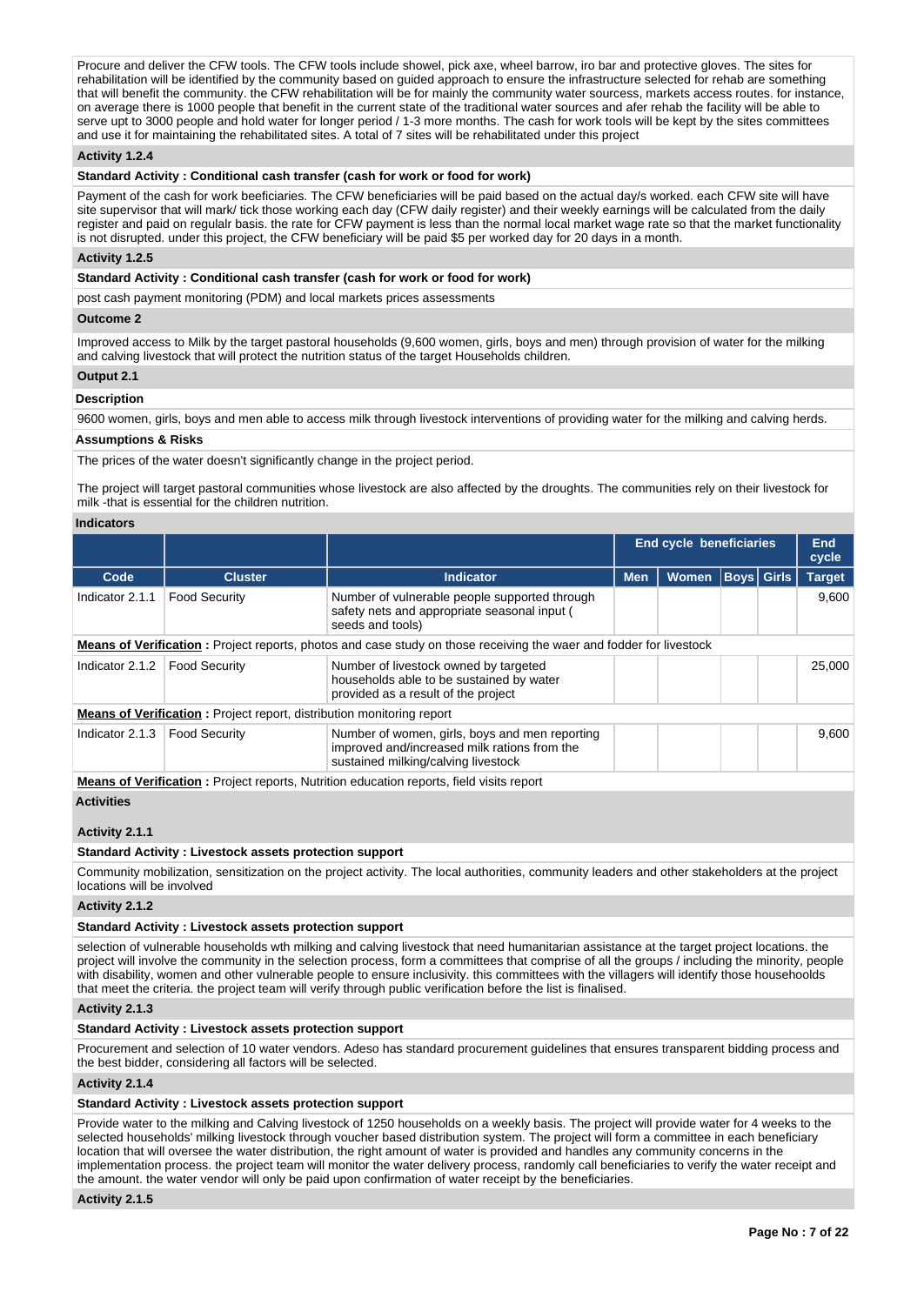#### **Standard Activity : Livestock assets protection support**

Post distribution monitoring will be carried out to assess the effectiveness of water delivery to the intended beneficiaries, also for community feedback on water they received, monitor how that has supported livestock and if there needs to be any changes made.

**Additional Targets :** The project will also reach 37,800 livestock (mainly the milking and calving livestock) that remained at the homestead where they can provide milk to the children. The project will provide water and fodder to the livestock on weekly basis

## **M & R**

## **Monitoring & Reporting plan**

Adeso has strong internal M&E system, and the dedicated M&E staff that will support the development of the M&E tools, timely data collection, data entry and generating the initial findings from the project internal monitoring. Adeso has MEAL advisor based in Nairobi, deputy MEAL manager based in Galkacyo and they will both support the project activities monitoring. The project will hire project assistant and mobilizer based at the project locations and will be trained on the project MEAL requirement, they will collect field level data and submit to senior MEAL staff. The project activities will be monitored on regular basis-including weekly markets data collection, monthly project progress report, post distribution monitoring of the cash transfers and the final evaluations that will be done through the internal Adeso MEAL team. Adeso is currently undertaking food security project final evaluation in the same locations (Under FFP funded project) and that will set as the baseline for this project. We shall also undertake internal assessment on areas that the FFP assessment doesn't cover in order to set clear benchmarks for the project.

Adeso will undertake joined monitoring with local authorities and line ministries including community leaders. we as always will strive to follow the FSC cluster system and coordination mechanisms as led by UNOCHA through information sharing. The activities implementation will also be coordinated via the government droughts response committee who hold meetings regularly and determine priorities that should be taken into account together with M&E schedule. Adeso will adopt Participatory Result Based Monitoring and Evaluation (PRBM&E) approach. Indicators as set for project outputs, objectives (outcomes) and impacts (goal) will be reviewed during implementation. A long side indicators set by the FSC to be monitored, Adeso shall convene stakeholder forum comprising of project staff, beneficiaries, government representatives, representatives from other development actors in the area to help in measuring results indicators that is within the project context. Each project sector will have a working committee. Committees will be coordinated by the project manager and involved in the project cycle from assessment, planning, implementation (data verification and collation) and monitoring and evaluation and reporting. The proposed data collection tools are: Surveys / Post distribution monitoring (PDM) / outcome monitoring tools and utilisation and outcome mapping tool.

Adeso will utilize P FIM methodology (People First Impact Method) approach, Adeso will strengthen its selection criteria for FSL interventions i.e. P FIM is an approach meant to 'give communities a voice' which is in line with our objective on 'advocating for the inclusion of persons of concern as highlighted in the sustainable Development Goals (SDGs) and MDGs and in particular, the initiatives for a global partnership for development (MDG8) '. It identifies the causes of positive, negative and neutral change in the lives of the communities (in particular the vulnerable households). P FIM adds value to Adeso as an agency with a focus of engaging communities fully in prioritization of their own needs and development of their lives. This will complement the existing participatory approaches with a primarily methodology for assessing and evaluating impact with targeted beneficiaries playing key roles in the process. The methodology will be designed to be implemented by front line programme staff and will emphasize on listening to and identifying changes taking place in communities through the FSL programme hence inculcating the culture of self-reliance where they are able to advocate for their own needs.

### **Workplan**

| <b>Activitydescription</b>                                                                                                                                                                                                                                                                                                                                                                                                                                                                                                                                                                                                                                                                                                                                                                                                   | Year | 2 |  | 5 |   |              |          | 9        |   |  |
|------------------------------------------------------------------------------------------------------------------------------------------------------------------------------------------------------------------------------------------------------------------------------------------------------------------------------------------------------------------------------------------------------------------------------------------------------------------------------------------------------------------------------------------------------------------------------------------------------------------------------------------------------------------------------------------------------------------------------------------------------------------------------------------------------------------------------|------|---|--|---|---|--------------|----------|----------|---|--|
| Activity 1.1.1: Community mobilization and sensitization on the project. this will<br>include participation of the local authorities, community leaders and other<br>stakeholders at the target villages                                                                                                                                                                                                                                                                                                                                                                                                                                                                                                                                                                                                                     | 2018 |   |  | X |   |              |          |          |   |  |
| Activity 1.1.2: Selection and training of village relief committees (VRCs) and<br>Selection of beneficiaries through community participation-in public verification and<br>endorsement of the final list. The beneficiaries selection will be based on<br>vulnerability crtiteria such as HH with no income, HH that have lost their livelihood,<br>HH with female headed with no income, HH with no one working for them or not<br>receiving remitances, orphaned children, HH headed by disable person or elderly<br>person. the community plays key role in the selection of the beneficiaries wuth<br>facilitation person from the project team. Adeso has inclusive community based<br>targeting model (ICBT) that ensures there is transparent and community involved<br>process in the selection of the beneficiaries | 2018 |   |  | X |   |              |          |          |   |  |
| Activity 1.1.3: Contracting mobile money transfer company (MMT)- through tender<br>procurment process. Adeso will follow the interal procurment process as well as<br>SHF compliance on the contractual process, and advertise for mobile transfer<br>company. the suitable company that can provide MMT will be selected on<br>transparent bidding process.                                                                                                                                                                                                                                                                                                                                                                                                                                                                 | 2018 |   |  | X |   |              |          |          |   |  |
| Activity 1.1.4: Unconditional cash transfers for 6600 women, girls, boys and me in 9<br>vulerable villages for 3 months at monthly payment of \$87 (1100 HHs * \$87 * 3<br>months). Adeso will submit the beneficiaries telephone numbers to the MMT<br>company, who in turn will send the monthly cash transfer to the registered<br>beneficiaries. Adeso will pay the MMT cash transfer fee after verification of cash<br>receipt by all the beneficiaries                                                                                                                                                                                                                                                                                                                                                                 | 2018 |   |  |   | X | $\mathsf{X}$ |          |          |   |  |
| Activity 1.1.5: Post distribution monitoring and Markets prices assessments. the<br>project team will carry out monthly markets surveys on the food commodities<br>prices, conduct beneficiaries interviews on how they spent the cash they have<br>received and anaylyze the collected information if the project is making progress<br>towards achieving the desired outcome.                                                                                                                                                                                                                                                                                                                                                                                                                                              | 2018 |   |  |   |   | X            | <b>X</b> | <b>X</b> | X |  |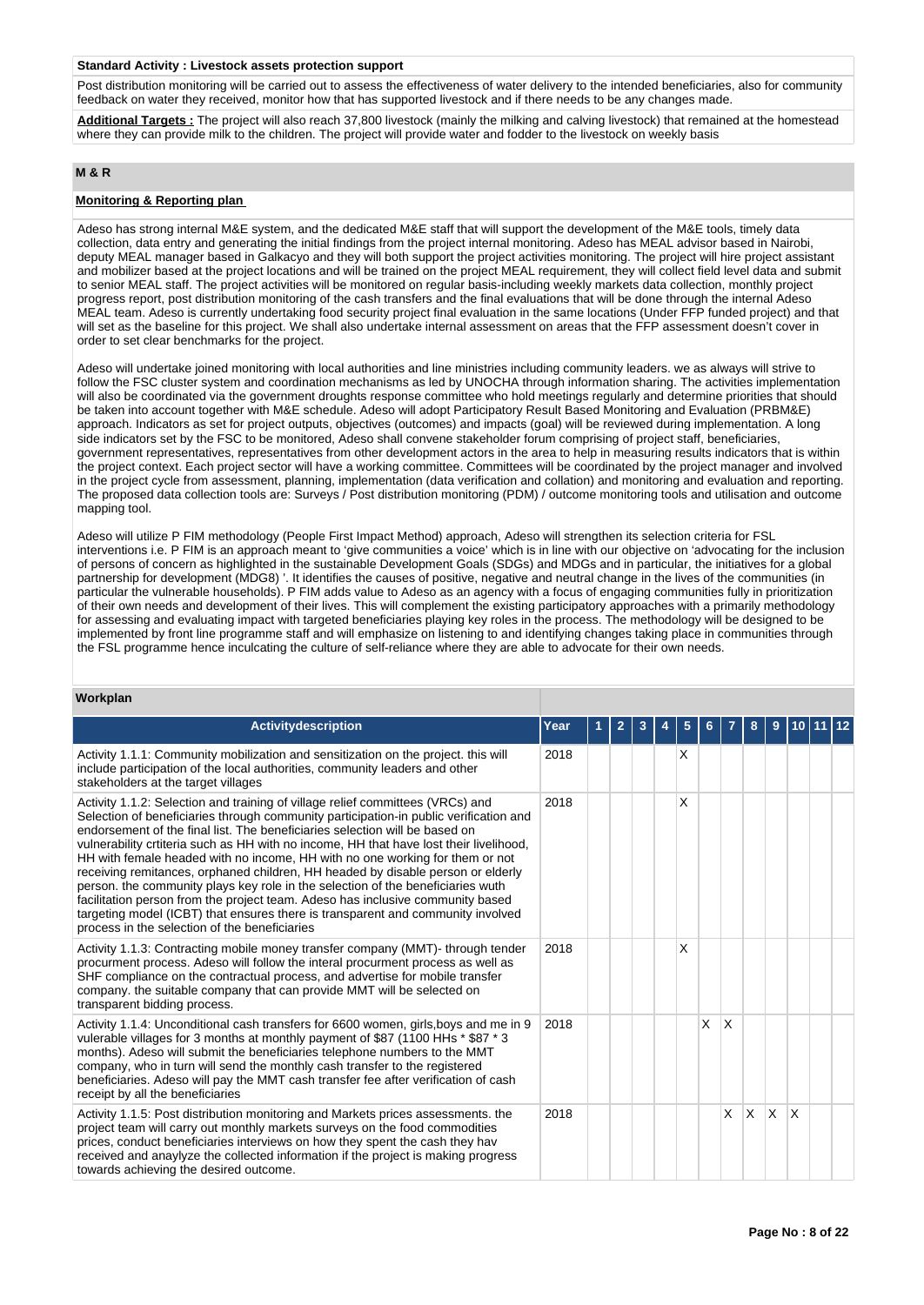| Activity 1.2.1: Commuity mobilizatio, sensitization on the project. the local<br>authorities and the communities and other stakeholder at the project area will be<br>involved.                                                                                                                                                                                                                                                                                                                                                                                                                                                                                                                                                                                                                                                                                                                                                                                         | 2018 | х |    |    |    |              |   |  |
|-------------------------------------------------------------------------------------------------------------------------------------------------------------------------------------------------------------------------------------------------------------------------------------------------------------------------------------------------------------------------------------------------------------------------------------------------------------------------------------------------------------------------------------------------------------------------------------------------------------------------------------------------------------------------------------------------------------------------------------------------------------------------------------------------------------------------------------------------------------------------------------------------------------------------------------------------------------------------|------|---|----|----|----|--------------|---|--|
| Activity 1.2.2: Selection of the 700 CFW households that will undertake the cash<br>for work activities. The Village Relif committees and the villages community will be<br>sensitized on the selection criteria for the CFW beneficiaries, the selection criteria<br>included household with no income, food access, lost their livelihood and has able<br>bodied person that can do cash for work. There will be intensive community<br>involvement in the beneficiaries selection process, and the project team will ensure<br>right information are provided to the community, the selection process is guided<br>and there will be no community conflcits over the project activities. Adeso has in<br>built coflict resolution approach in its program implementation and this includes<br>having committees at the sites level that handles community concerns, there is<br>hotline that the beneficiaries can raise their concerns to Adeso accountability team | 2018 | X |    |    |    |              |   |  |
| Activity 1.2.3: Procure and deliver the CFW tools. The CFW tools include showel,<br>pick axe, wheel barrow, iro bar and protective gloves. The sites for rehabilitation<br>will be identified by the community based on guided approach to ensure the<br>infrastructure selected for rehab are something that will benefit the community. the<br>CFW rehabilitation will be for mainly the community water sourcess, markets<br>access routes. for instance, on average there is 1000 people that benefit in the<br>current state of the traditional water sources and afer rehab the facility will be able<br>to serve upt to 3000 people and hold water for longer period / 1-3 more months.<br>The cash for work tools will be kept by the sites committees and use it for<br>maintaining the rehabilitated sites. A total of 7 sites will be rehabilitated under this<br>project                                                                                    | 2018 |   | X. | ΙX |    |              |   |  |
| Activity 1.2.4: Payment of the cash for work beeficiaries. The CFW beneficiaries<br>will be paid based on the actual day/s worked. each CFW site will have site<br>supervisor that will mark/ tick those working each day (CFW daily register) and<br>their weekly earnings will be calculated from the daily register and paid on regulalr<br>basis, the rate for CFW payment is less than the normal local market wage rate so<br>that the market functionality is not disrupted, under this project, the CFW<br>beneficiary will be paid \$5 per worked day for 20 days in a month.                                                                                                                                                                                                                                                                                                                                                                                  | 2018 |   |    |    | X  |              |   |  |
| Activity 1.2.5: post cash payment monitoring (PDM) and local markets prices<br>assessments                                                                                                                                                                                                                                                                                                                                                                                                                                                                                                                                                                                                                                                                                                                                                                                                                                                                              | 2018 |   |    |    | X. | $\mathsf{X}$ | X |  |
| Activity 2.1.1: Community mobilization, sensitization on the project activity. The<br>local authorities, community leaders and other stakeholders at the project locations<br>will be involved                                                                                                                                                                                                                                                                                                                                                                                                                                                                                                                                                                                                                                                                                                                                                                          | 2018 | X | X  |    |    |              |   |  |
| Activity 2.1.2: selection of vulnerable households wth milking and calving livestock<br>that need humanitarian assistance at the target project locations. the project will<br>involve the community in the selection process, form a committees that comprise<br>of all the groups / including the minority, people with disability, women and other<br>vulnerable people to ensure inclusivity. this committees with the villagers will<br>identify those househoolds that meet the criteria. the project team will verify<br>through public verification before the list is finalised.                                                                                                                                                                                                                                                                                                                                                                               | 2018 | X | X  |    |    |              |   |  |
| Activity 2.1.3: Procurement and selection of 10 water vendors. Adeso has standard<br>procurement guidelines that ensures transparent bidding process and the best<br>bidder, considering all factors will be selected.                                                                                                                                                                                                                                                                                                                                                                                                                                                                                                                                                                                                                                                                                                                                                  | 2018 |   | X  | X  |    |              |   |  |
| Activity 2.1.4: Provide water to the milking and Calving livestock of 1250<br>households on a weekly basis. The project will provide water for 4 weeks to the<br>selected households' milking livestock through voucher based distribution system.<br>The project will form a committee in each beneficiary location that will oversee the<br>water distribution, the right amount of water is provided and handles any<br>community concerns in the implementation process. the project team will monitor<br>the water delivery process, randomly call beneficiaries to verify the water receipt<br>and the amount. the water vendor will only be paid upon confirmation of water<br>receipt by the beneficiaries.                                                                                                                                                                                                                                                     | 2018 |   |    |    | X. | X            |   |  |
| Activity 2.1.5: Post distribution monitoring will be carried out to assess the<br>effectiveness of water delivery to the intended beneficiaries, also for community<br>feedback on water they received, monitor how that has supported livestock and if<br>there needs to be any changes made.                                                                                                                                                                                                                                                                                                                                                                                                                                                                                                                                                                                                                                                                          | 2018 |   |    |    | X. | $\mathsf{X}$ | Χ |  |
| <b>OTHER INFO</b>                                                                                                                                                                                                                                                                                                                                                                                                                                                                                                                                                                                                                                                                                                                                                                                                                                                                                                                                                       |      |   |    |    |    |              |   |  |
| <b>Accountability to Affected Populations</b>                                                                                                                                                                                                                                                                                                                                                                                                                                                                                                                                                                                                                                                                                                                                                                                                                                                                                                                           |      |   |    |    |    |              |   |  |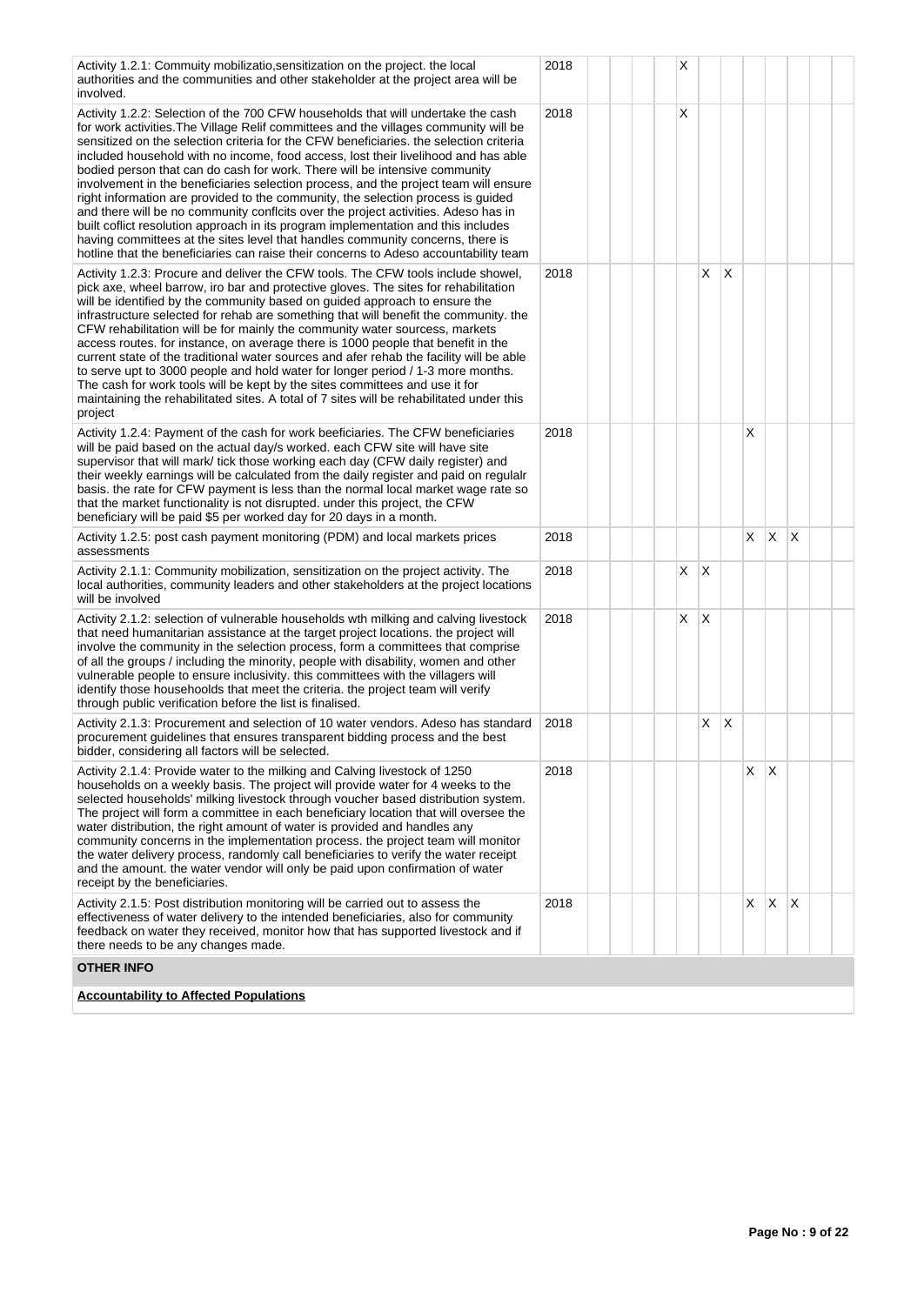At the design of this intervention, Adeso have consulted the target communities on the existing gaps and the local capacities to address the identified community needs. The community consultations are all inclusive- women, people with disability, youths, minority and other community members as well the local authorities and this is how the project has been designed. Adeso has ongoing response in Hobyo with locally trained staff present at the target locations and therefore there is continuous programs discussions that enabled the identification of the gaps. Adeso has a model on community involvement in cycles of the project management, that we call Integrated Community based Targeting (ICBT) which outlines the communities and vulnerable groups involvement in the project cycle management. in this model, the allinclusive community members agree on the project activities, discuss and identify the most vulnerable among them and also verify in public to rule any doubt before a ministry is registered. the community involvement is throughout the project cycle management, from the design, implementation and monitoring as well as joint closure of the project / or handover of any constructions to the community Adeso has a mainstreamed accountability system in its program strategy and there are dedicated staff on beneficiaries' accountability. Adeso has two-way communication with the beneficiaries, where beneficiaries have access to free toll call and SMS, they can contact the accountability team in case of any concern or any other feedback. similarly, the accountability makes regular rand rom calls to the beneficiaries and inquire about the selection process, if the intervention met their needs, what they could suggest instead and if they have any concerns. This report with the recommendation are shared with the senior program team and the management who will address the concerns from the beneficiaries.

Adeso will strive to utilize P-FIM methodology (People First Impact Method) approach where all stakeholders will be involved in all steps of the project life cycle, Adeso will strengthen its selection criteria for FSL interventions i.e. P FIM is an approach meant to 'give communities a voice' which is in line with our objective on 'advocating for the inclusion of persons of concern as highlighted in the sustainable Development Goals (SDGs) and MDGs and in particular, the initiatives for a global partnership for development (MDG8) '. It identifies the causes of positive, negative and neutral change in the lives of the communities (in particular the vulnerable households). Through the ICBT (Inclusive Community-based Targeting) methodology to be used, Adeso with help of Village Relief Committees (VRC's selected by communities to help bridge the gap between the agency and the community) )will identify beneficiaries who meet the selection criteria then help register them to be provided with specific interventions.

Adeso considered the principle of "Do No Harm' by gathering information of needs i.e. conducting a needs assessment and community needs scanning to establish the most needs of the community. This was in respective to the current drought situation in the regions we are targeting. The government and local administration were part of the assessment and the ones who gave a go ahead for the assessment to be undertaken and even are informed of the results or findings gotten form the assessment. The proposed interventions have been accepted as prioritized by the community and its noted that they will improve the lives of the community members and the regions in general by minimizing the harm created by the drought. The potential dividers and connectors to peaceful co-existence by the target communities' will be identified during the implementation, strengthen the connectors and mitigate the potential dividers. The project staff will be trained on the "Do No Harm principle".

#### **Implementation Plan**

Adeso directly implements therefore, its project staff will be implementing all project activities at community level. Adeso has an organogram in place that clarifies management structure and clear reporting lines, as well as the relevant Standard Operating Procedures and program implementation guidelines. Adeso has rigorous financial systems in place to ensure prudent accountability of project resources. Adeso has finance officers at field level to ensure proper financial management. in this project, Adeso will hire project assistant and community level mobilizer that will carry out day to day coordination of the project activities. The program technical team based in Galkacyo will provide technical support and ensure the project implementation meets the required standards.

Adeso is very active in the food security cluster at state level which strengthens its coordination with other humanitarian actors and government representatives. Adeso also coordinates with other stakeholders at community levels. This ensures that the project will reduce risk of duplication and increase efficiency, effectiveness and impact. Since Adeso is a member of the various thematic clusters, such as the food security, water sanitation and hygiene (WASH) cluster and the inter cluster coordination forums, we will coordinate with other agencies in the targeted region on the targeting and the implementation of the project to avoid any risk of overlap.

On Targeting, Adeso will utilize the inclusive community based targeting approach (ICBT), a process Adeso has successfully adopted in all its interventions. This is in line with the strong community participation process through community needs identification, community mobilization and sensitization on the interventions, the selection of most vulnerable among them based on pre-agreed criteria as well as taking part in the implementation and monitoring of the intervention. The community based village relief committees (VRCs) are selected by the village residents, as being the focal group in facilitating the project targeting and the implementation in each target village.

### **Coordination with other Organizations in project area**

| Name of the organization                            | Areas/activities of collaboration and rationale                                                                                                                                                                                                                                                                                                                                                                                                                                |  |  |  |  |  |
|-----------------------------------------------------|--------------------------------------------------------------------------------------------------------------------------------------------------------------------------------------------------------------------------------------------------------------------------------------------------------------------------------------------------------------------------------------------------------------------------------------------------------------------------------|--|--|--|--|--|
|                                                     |                                                                                                                                                                                                                                                                                                                                                                                                                                                                                |  |  |  |  |  |
| UN OCHA field office                                | For inter agencies coordination that will minimize duplication and<br>enhance complementarity of the responses. This is monthly<br>coordination forums organized and chaired by UN OCH field officer                                                                                                                                                                                                                                                                           |  |  |  |  |  |
| Food security cluster partners in Mudug             | The FS cluster partners will share projects information that identify<br>where the gaps are are plan respones accordingly. The partners also<br>share total reach agains the area target of those i need-this will help<br>paretners to plan how to support the unreached peopple. Through<br>this discussion forums the project will be able to complement other<br>resposnes that may be ongoing or new project so as to ensure there<br>is effective resources utilization. |  |  |  |  |  |
| <b>Environment Marker Of The Project</b>            |                                                                                                                                                                                                                                                                                                                                                                                                                                                                                |  |  |  |  |  |
| A: Neutral Impact on environment with No mitigation |                                                                                                                                                                                                                                                                                                                                                                                                                                                                                |  |  |  |  |  |
| <b>Gender Marker Of The Project</b>                 |                                                                                                                                                                                                                                                                                                                                                                                                                                                                                |  |  |  |  |  |

2a- The project is designed to contribute significantly to gender equality

#### **Justify Chosen Gender Marker Code**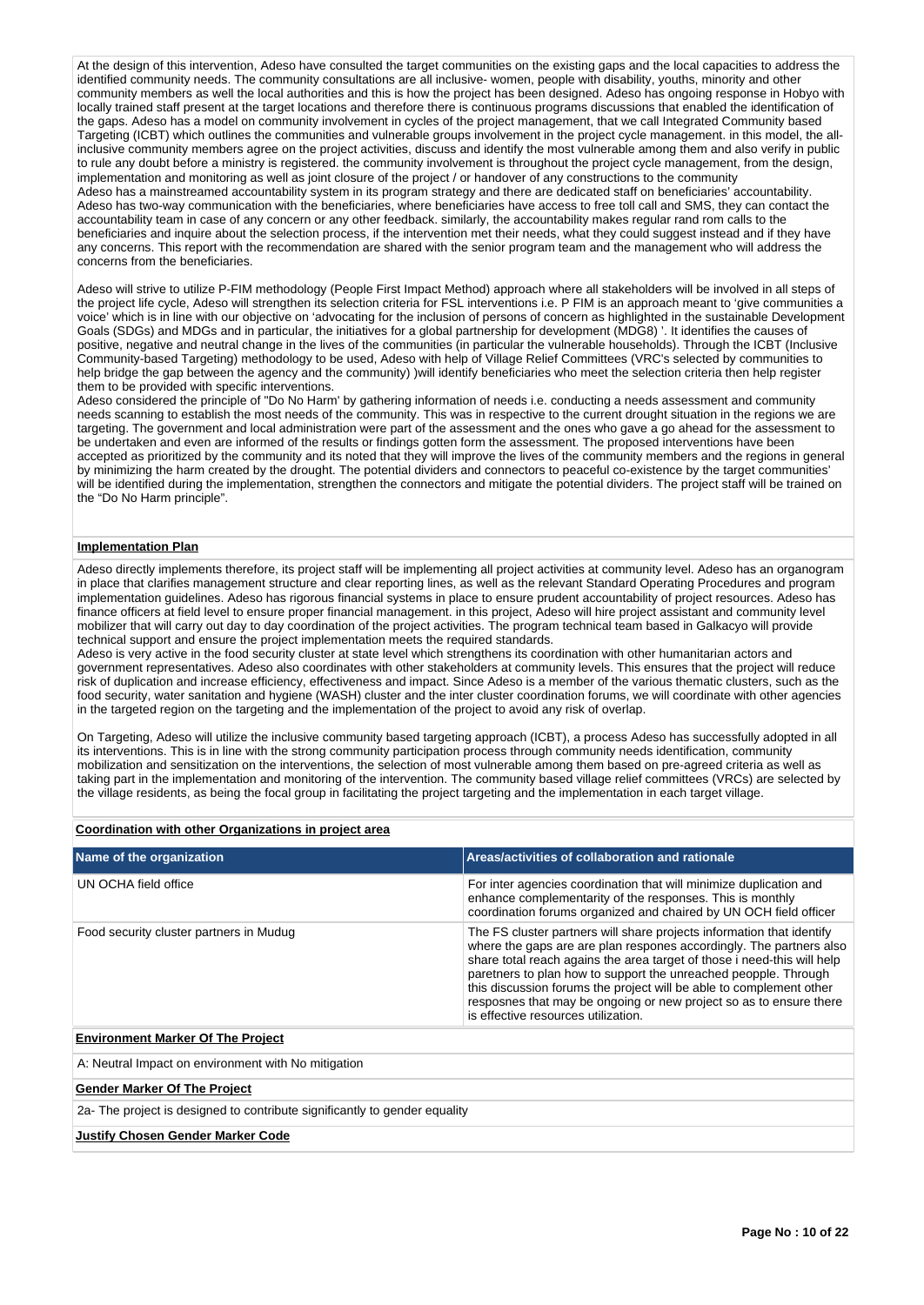The project is significantly targeting Women and Girls among other vulnerable groups, due to the fact that they are the mostly affected by drought situation in the targeted regions.

70% of targeted beneficiaries will be women and girls in unconditional cash transfer provision. This is because it is noted that the majority of individuals left at home to take care of household chores are women and that they spend more than half of their time to fetch water and look after the sick shots and other livestock due to their lack of energy.

Adeso recognizes the importance of gender mainstreaming in all its interventions. Just like any other disasters, the cyclical disasters in Somalia are not affecting all the people in the same way, and for high impact and sustainable project need to consider gender mainstreaming. Women and children are most affected by the disasters, either man-made or the natural in nature. Under this intervention, Adeso will ensure there is full participation of women in the targeting process, and the implementation of the project activities.

In particular, 70% of the Village Relief Committees (VRCs) will be women and their active participation will be ensured during the implementation process. The unconditional cash assistance and the water voucher trucking will consider vulnerable women to benefit more. This doesn't mean the project will only take in women, but the majority of the caretakers at home are women and there is high chances of the targeted households benefiting more if the primary beneficiary is a woman

#### **Protection Mainstreaming**

This project will mainstream protection in terms of targeting and selection of beneficiaries using an Inclusive Community Based Targeting approach, taking into account the different needs of minorities and marginalized community members that also fit the beneficiary selection criteria. These members will also sit on the Village Relief Committees.

The project will also take a Do No Harm and participatory approach ensuring that interventions and interactions are context specific and involve the community in all aspects of the project, before, during and after implementation thereby reducing risk of conflict over resources. The project will consider special focus for those beneficiaries under cash for work. the beneficiaries will be oriented on the self-protection against injuries, provide them with protective gears and appropriate working tools. There will be CFW norms- where any concerns among the beneficiaries will be addressed immediately, anyone that is unable to work is replaced with able bodied person from the same household.

Using mobile money modality for the cash transfers will also reduce risk of beneficiaries to insecurity, gender based violence and transport costs as they will not be traveling to collect their money. Instead cash is transferred directly to beneficiary phones.

In all our interventions (Food Security, Livelihoods and WASH), Adeso uses Protection Mainstreaming checklist as a technical guidance, developed Somalia cluster to support Somalia Food Security Cluster (FSC) members to mainstream interventions in Somalia which was developed after a series of intensive consultations with Somalia FSC members; where food assistance, nutritional and livelihood activities be implemented in non-discriminatory and impartial ways that promote the safety, dignity and integrity of the people receiving assistance.

Furthermore, Adeso also works with the Protection Cluster in collaboration and coordinated response by various actors with diverse mandates and experience to provide the primary responsibility to protect all individuals within their jurisdiction; especially the most vulnerable (women, children and elderly and people with disabilities) group.

Adeso is also aware of the universal acceptance that humanitarian assistance must meet the distinct needs of women, girls, boys and men to generate positive and sustainable outcomes. Consequently our key staff in program design and implementation has been trained on gender marker through UNOCHA Somalia. The proposed project is derived from HRP which has been subjected to gender analysis of need assessment justifies all activities and expected outcome advances gender equality.

Adeso recognizes that project assessment, design and implementation must pay special attention to minorities and vulnerable groups; such as women headed households, older people and people with specific needs. Our team ensures project delivery on the basis in lights of different needs; equal opportunities within the targeted community.

Adeso utilize a number of approaches to ensure coverage to most vulnerable population segments. These are, firstly, a methodology known as inclusive community based targeting endeavors active involvement of the targeted community to allow the Participating beneficiaries to raise their needs. Secondly, our project design and delivery process is sensitive to the needs of the most vulnerable segment of the target groups in terms of access, gender inclusion and safety and security of the most vulnerable groups. Thirdly, an elaborate routine response mechanism system where we specifically talk to (i.e. children, women, people with disabilities, older people) who commonly do not have opportunities talk to aid agencies

## **Country Specific Information**

## **Safety and Security**

The project target locations are under the control of the Galmudug administration and therefore there will be no security risk at the locations unless there will be unforeseen takeover by alsbaaab. Adeso will hire the project staff at the communit level to ensure the risk to other external staff are minimized while encouraging community acceptance. Adeso currently operates in Hobyo with funding from USAID (FFP, OFDA) and there has been no security issues. considering the fluidity of the security situation in Somalia, Adeso as security manager based in the field that continuously analysis the risk, trends and advise the project team. Adeso has the security and safety standard operating procedures that all the staff are regularly trained on. in addition, Adeso is a member of INSO somalia and also works closely with UNDSS on security information sharing and this provides opportunity to detect any threats and apply the appropriate mitigation measures.

#### **Access**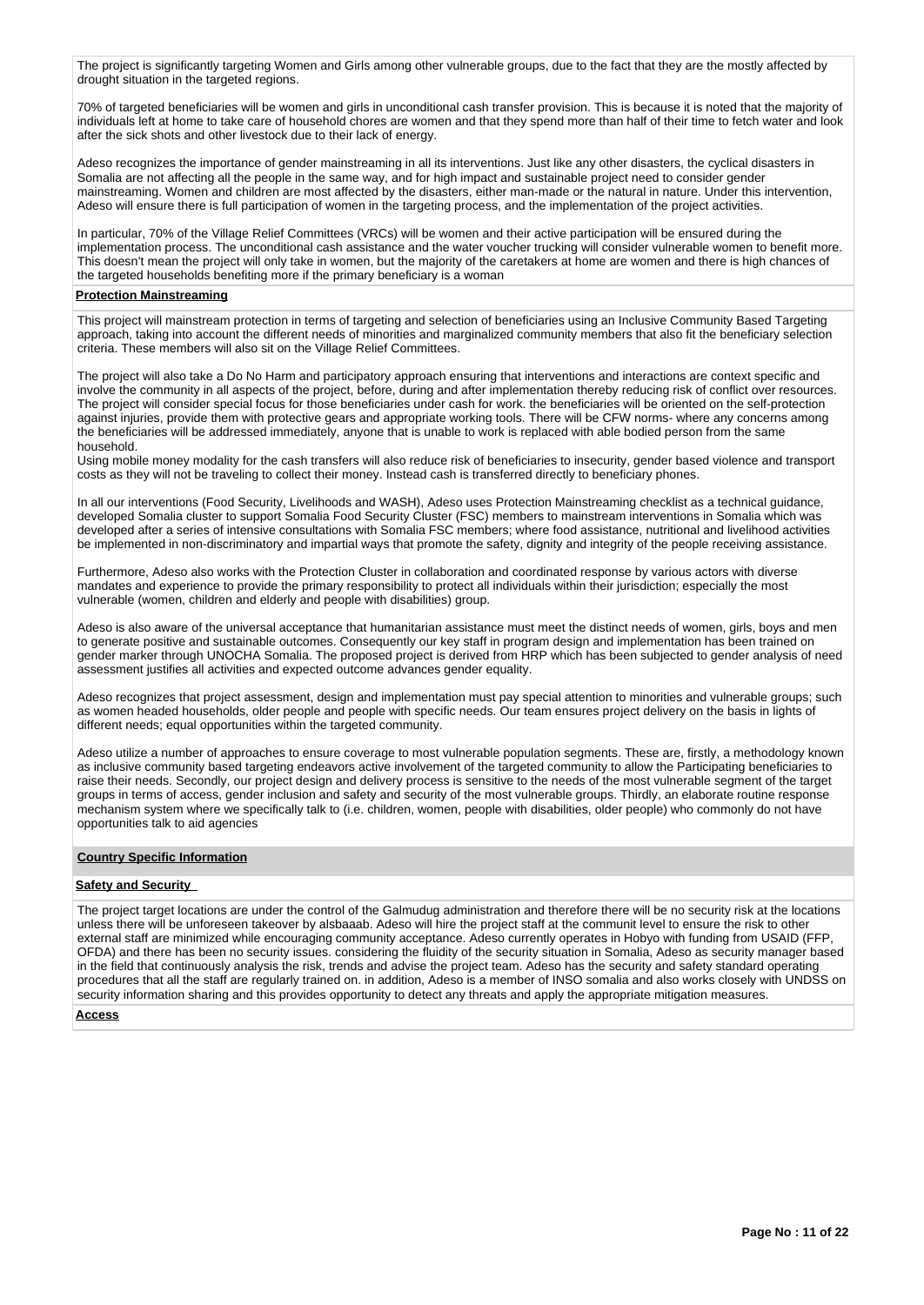Adeso has been operating in this district region for a long time, close to 7 years now and uses a grass-roots approach to working with communities. Adeso directly implements since we have local highly capacity built staff with many years of programmatic experience in humanitarian intervention implementation.

Due to the above, we are able to access all areas as proposed and implement directly, monitor activities progress routinely without any hindrance whatsoever. Adeso undertakes regular security assessment in the areas we operate and the recent security assessment indicates that the proposed areas are accessible not only to the local staff but also to the technical Somalia team that are based in the field.

Recently, the Hobyo airstrip was rehabilitated and now there are commercial flights that directly operate between Mogadishu and Hobyo, this will further improve access to the project locations and delivery of humanitarian assistance will be eaier

Access is limited in Haradheere since the district is under AS control. though the feedback from the Haradheere communities indicate that the AS allows humanitarian access, they may change their position any time. Adeso will deliver the Haradheere actvities through locally hired, trained staff, community elders. however, should there be change of the access situation and the AS change their current position on humanitarian, and that if the community wont be able to help deliver the project activities in Haradheere, Adeso will inform the cluster and SHF and reprogram the specific project activities

# **BUDGET**

| Code           | <b>Budget Line Description</b>            | D/S       | Quantity            | Unit<br>cost | <b>Duration</b><br>Recurran<br>ce | $\%$<br>charged<br>to CHF | <b>Total Cost</b> |
|----------------|-------------------------------------------|-----------|---------------------|--------------|-----------------------------------|---------------------------|-------------------|
|                | 1. Supplies (materials and goods)         |           |                     |              |                                   |                           |                   |
| <b>NA</b>      | <b>NA</b>                                 | <b>NA</b> | $\mathbf 0$         | 0.00         | 0                                 | $\pmb{0}$                 | 0.00              |
|                | <b>NA</b>                                 |           |                     |              |                                   |                           |                   |
|                | <b>Section Total</b>                      |           |                     |              |                                   |                           | 0.00              |
|                | 2. Transport and Storage                  |           |                     |              |                                   |                           |                   |
| <b>NA</b>      | <b>NA</b>                                 | <b>NA</b> | $\mathsf{O}\xspace$ | 0.00         | $\pmb{0}$                         | $\pmb{0}$                 | 0.00              |
|                | <b>NA</b>                                 |           |                     |              |                                   |                           |                   |
|                | <b>Section Total</b>                      |           |                     |              |                                   |                           | 0.00              |
|                | 3. International Staff                    |           |                     |              |                                   |                           |                   |
| <b>NA</b>      | <b>NA</b>                                 | <b>NA</b> | $\mathsf{O}\xspace$ | 0.00         | $\mathsf 0$                       | $\mathbf 0$               | 0.00              |
|                | <b>NA</b>                                 |           |                     |              |                                   |                           |                   |
|                | <b>Section Total</b>                      |           |                     |              |                                   |                           | 0.00              |
| 4. Local Staff |                                           |           |                     |              |                                   |                           |                   |
| <b>NA</b>      | <b>NA</b>                                 | <b>NA</b> | $\pmb{0}$           | 0.00         | 0                                 | $\pmb{0}$                 | 0.00              |
|                | <b>NA</b>                                 |           |                     |              |                                   |                           |                   |
|                | <b>Section Total</b>                      |           |                     |              |                                   |                           | 0.00              |
|                | 5. Training of Counterparts               |           |                     |              |                                   |                           |                   |
| <b>NA</b>      | <b>NA</b>                                 | <b>NA</b> | $\pmb{0}$           | 0.00         | $\pmb{0}$                         | $\pmb{0}$                 | 0.00              |
|                | <b>NA</b>                                 |           |                     |              |                                   |                           |                   |
|                | <b>Section Total</b>                      |           |                     |              |                                   |                           | 0.00              |
|                | 6. Contracts (with implementing partners) |           |                     |              |                                   |                           |                   |
| <b>NA</b>      | <b>NA</b>                                 | <b>NA</b> | 0                   | 0.00         | 0                                 | $\pmb{0}$                 | 0.00              |
|                | <b>NA</b>                                 |           |                     |              |                                   |                           |                   |
|                | <b>Section Total</b>                      |           |                     |              |                                   |                           | 0.00              |
|                | 7. Other Direct Costs                     |           |                     |              |                                   |                           |                   |
| NA             | <b>NA</b>                                 | <b>NA</b> | $\mathsf{O}\xspace$ | 0.00         | $\pmb{0}$                         | 0                         | 0.00              |
|                | <b>NA</b>                                 |           |                     |              |                                   |                           |                   |
|                | <b>Section Total</b>                      |           |                     |              |                                   |                           | 0.00              |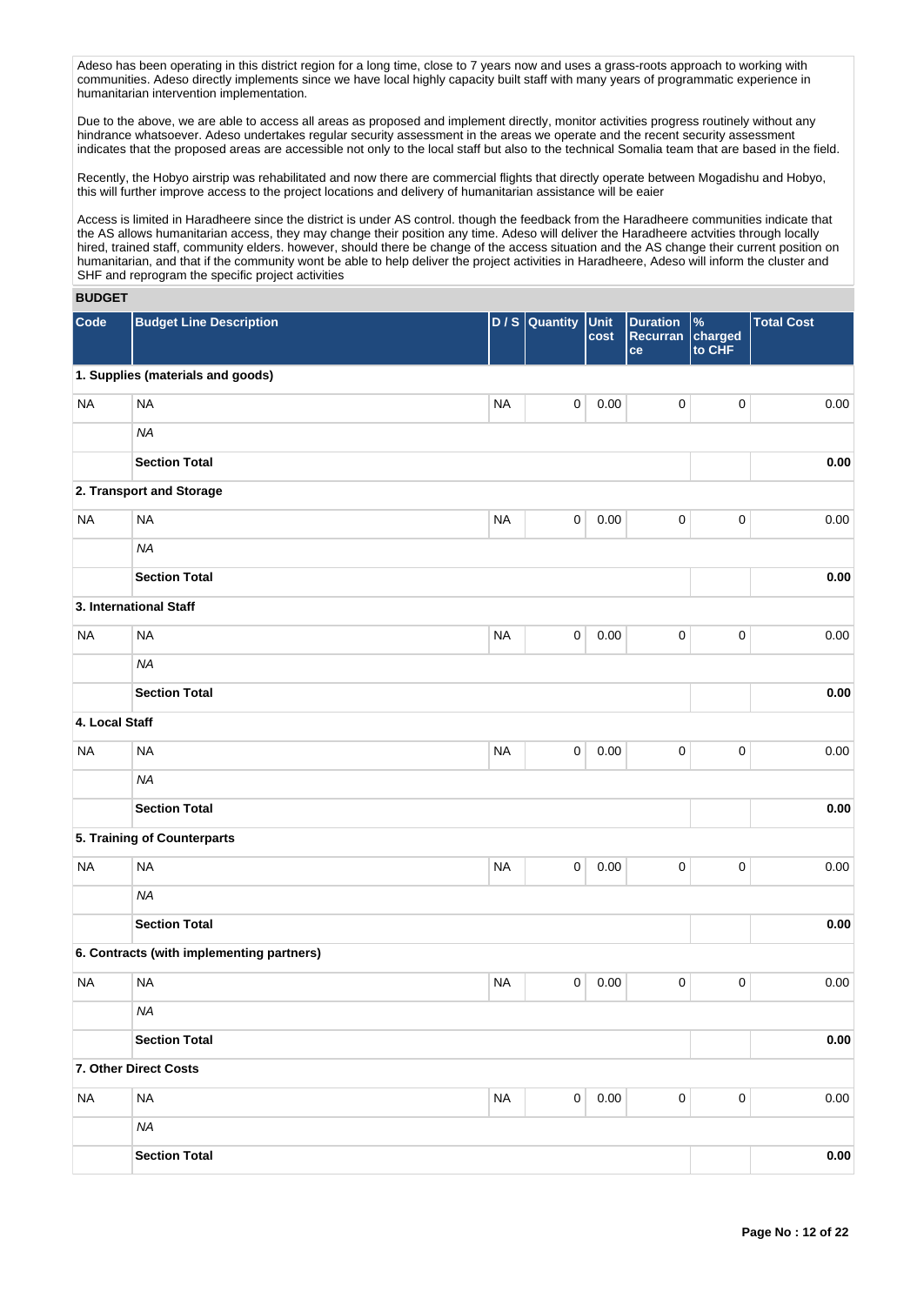| 8. Indirect Costs |                                                              |           |                |          |             |             |            |  |  |  |
|-------------------|--------------------------------------------------------------|-----------|----------------|----------|-------------|-------------|------------|--|--|--|
| <b>NA</b>         | <b>NA</b>                                                    | <b>NA</b> | $\mathsf 0$    | 0.00     | 0           | 0           | 0.00       |  |  |  |
|                   | <b>NA</b>                                                    |           |                |          |             |             |            |  |  |  |
|                   | <b>Section Total</b>                                         |           |                |          |             |             | 0.00       |  |  |  |
|                   | 11. A:1 Staff and Other Personnel Costs: International Staff |           |                |          |             |             |            |  |  |  |
| <b>NA</b>         | <b>NA</b>                                                    | <b>NA</b> | $\mathsf 0$    | 0.00     | 0           | 0           | 0.00       |  |  |  |
|                   | <b>NA</b>                                                    |           |                |          |             |             |            |  |  |  |
|                   | <b>Section Total</b>                                         |           |                |          |             |             |            |  |  |  |
|                   | 12. A:1 Staff and Other Personnel Costs: Local Staff         |           |                |          |             |             |            |  |  |  |
| <b>NA</b>         | <b>NA</b>                                                    | <b>NA</b> | $\mathsf 0$    | 0.00     | 0           | 0           | 0.00       |  |  |  |
|                   | <b>NA</b>                                                    |           |                |          |             |             |            |  |  |  |
|                   | <b>Section Total</b>                                         |           |                |          |             |             | 0.00       |  |  |  |
|                   | 13. B:2 Supplies, Commodities, Materials                     |           |                |          |             |             |            |  |  |  |
| <b>NA</b>         | <b>NA</b>                                                    | <b>NA</b> | 0              | 0.00     | 0           | 0           | 0.00       |  |  |  |
|                   | <b>NA</b>                                                    |           |                |          |             |             |            |  |  |  |
|                   | <b>Section Total</b>                                         |           |                |          |             |             | 0.00       |  |  |  |
| 14. C:3 Equipment |                                                              |           |                |          |             |             |            |  |  |  |
| <b>NA</b>         | <b>NA</b>                                                    | <b>NA</b> | 0              | 0.00     | 0           | 0           | 0.00       |  |  |  |
|                   | <b>NA</b>                                                    |           |                |          |             |             |            |  |  |  |
|                   | <b>Section Total</b>                                         |           |                |          |             |             |            |  |  |  |
|                   | 15. D:4 Contractual Services                                 |           |                |          |             |             |            |  |  |  |
| <b>NA</b>         | <b>NA</b>                                                    | <b>NA</b> | 0              | 0.00     | 0           | 0           | 0.00       |  |  |  |
|                   | <b>NA</b>                                                    |           |                |          |             |             |            |  |  |  |
|                   | <b>Section Total</b>                                         |           |                |          |             |             | 0.00       |  |  |  |
| 16. E:5 Travel    |                                                              |           |                |          |             |             |            |  |  |  |
| <b>NA</b>         | <b>NA</b>                                                    | <b>NA</b> | $\mathbf 0$    | $0.00\,$ | 0           | 0           | 0.00       |  |  |  |
|                   | <b>NA</b>                                                    |           |                |          |             |             |            |  |  |  |
|                   | <b>Section Total</b>                                         |           |                |          |             |             | 0.00       |  |  |  |
|                   | 17. F:6 Transfers and Grants to Counterparts                 |           |                |          |             |             |            |  |  |  |
| <b>NA</b>         | <b>NA</b>                                                    | <b>NA</b> | $\overline{0}$ | 0.00     | 0           | 0           | 0.00       |  |  |  |
|                   | <b>NA</b>                                                    |           |                |          |             |             |            |  |  |  |
|                   | <b>Section Total</b>                                         |           |                |          |             |             | 0.00       |  |  |  |
|                   | 18. G:7 General Operating and Other Direct Costs             |           |                |          |             |             |            |  |  |  |
| <b>NA</b>         | <b>NA</b>                                                    | <b>NA</b> | $\mathbf 0$    | 0.00     | $\mathbf 0$ | $\mathbf 0$ | 0.00       |  |  |  |
|                   | <b>NA</b>                                                    |           |                |          |             |             |            |  |  |  |
|                   | <b>Section Total</b>                                         |           |                |          |             |             | 0.00       |  |  |  |
|                   | 19. H.8 Indirect Programme Support Costs                     |           |                |          |             |             |            |  |  |  |
| <b>NA</b>         | <b>NA</b>                                                    | <b>NA</b> | $\pmb{0}$      | $0.00\,$ | $\pmb{0}$   | $\mathsf 0$ | 0.00       |  |  |  |
|                   | <b>NA</b>                                                    |           |                |          |             |             |            |  |  |  |
|                   | <b>Section Total</b>                                         |           |                |          |             |             | $\bf 0.00$ |  |  |  |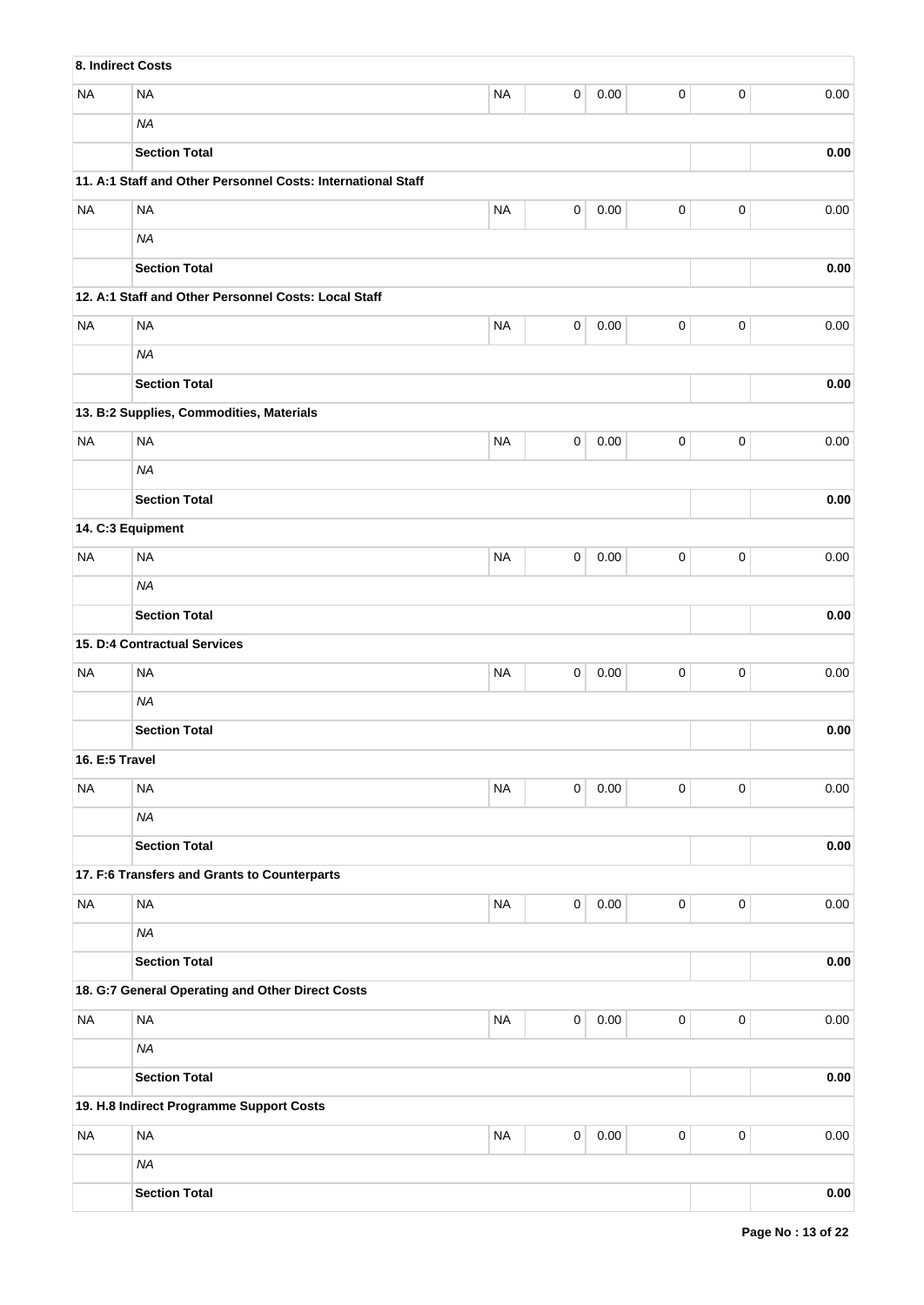|     | 20. Staff and Other Personnel Costs                                                                                                                                                                                                                                                                                                                                                                                                                                                                                                                        |   |      |                       |   |        |            |
|-----|------------------------------------------------------------------------------------------------------------------------------------------------------------------------------------------------------------------------------------------------------------------------------------------------------------------------------------------------------------------------------------------------------------------------------------------------------------------------------------------------------------------------------------------------------------|---|------|-----------------------|---|--------|------------|
| 1.1 | Project Manager                                                                                                                                                                                                                                                                                                                                                                                                                                                                                                                                            | D |      | $1 \mid 4,000$<br>.00 | 6 | 35.00  | 8,400.00   |
|     | 1 Project Manager contributing 35% of his/her time on the project for 6 months and in charge of project implementation and<br>reporting.                                                                                                                                                                                                                                                                                                                                                                                                                   |   |      |                       |   |        |            |
| 1.2 | <b>Project Assistant</b>                                                                                                                                                                                                                                                                                                                                                                                                                                                                                                                                   | D |      | 1 800.0<br>0          | 5 | 100.00 | 4,000.00   |
|     | The Project Assistant will be based in the project sites and dedicate 100% of his/her time to this project. The role holder will lead<br>in day to day implementation of project activities with communities and suppliers including mobilization and data collection. The<br>unit cost is \$800 inclusive of benefits, such as medical insurance. The unit cost is \$800 for 5 months @ 100%.                                                                                                                                                             |   |      |                       |   |        |            |
| 1.3 | Finance & Administration Officer                                                                                                                                                                                                                                                                                                                                                                                                                                                                                                                           | D |      | $1 \mid 1,300$<br>.00 | 6 | 50.00  | 3,900.00   |
|     | The Finance & Admin Officer with 50% Level of Effort (LOE) for 6 months and will be responsible for all administrative and<br>financial management of the project at the field level. The Finance & Admin Officer will ensure the project expenditure is in line<br>with the SHF regulations, processing payments and maintaining cash. The unit cost is \$ 1,300 inclusive of benefits such as<br>medical insurance. The unit cost is \$1,300 for 6 months @ 50% LOE.                                                                                     |   |      |                       |   |        |            |
| 1.4 | <b>Operations Manager</b>                                                                                                                                                                                                                                                                                                                                                                                                                                                                                                                                  | D |      | $1 \, 3,500$<br>.00   | 6 | 20.00  | 4,200.00   |
|     | The Operations Manager based in the field will spend 20% time and is responsible for overall operations including procurement,<br>logistical, fleet and adminstrations. The role holder will be responsible and supervise the logistics & procurement team and will<br>notably ensure that all procurement procedures are properly implemented, and remain in line with donor requirements. The<br>allocation is calculated as (1Pax*\$3,500*6Months*20%)                                                                                                  |   |      |                       |   |        |            |
| 1.5 | Monitoring and Evaluation Officer                                                                                                                                                                                                                                                                                                                                                                                                                                                                                                                          | D |      | $1 \mid 1,300$<br>.00 | 6 | 50.00  | 3,900.00   |
|     | The M&E Officer based in the field will support the program team at the implementation level. He/She will provide the technical<br>support which include overseeing the project M&E works are well planned, timely data collection, entry and verifications and<br>advice the project team on the indicator progress. He/she will train and discuss project indicators with the project staff and offer<br>technical support to the team and ensure program documentation, learning and accountability. The unit costs is \$1,300 for 6<br>months $@$ 50%. |   |      |                       |   |        |            |
| 1.6 | Office Cleaner & Cook                                                                                                                                                                                                                                                                                                                                                                                                                                                                                                                                      | D |      | 2 400.0<br>0          | 6 | 50.00  | 2,400.00   |
|     | 1Cook & 1 Cleaner for the Field Office where the project staff to clean and cook for project staff and calculated as (2 Person*<br>\$400*6 months*50%)                                                                                                                                                                                                                                                                                                                                                                                                     |   |      |                       |   |        |            |
| 1.7 | <b>Office Security Guards</b>                                                                                                                                                                                                                                                                                                                                                                                                                                                                                                                              | D | 4    | 400.0<br>$\Omega$     | 6 | 50.00  | 4,800.00   |
|     | The security guards will provide security for the perimises and the staff during project implementation and they will work in shifts.<br>The project will contribue 50% for 4 security guards for 6 months.                                                                                                                                                                                                                                                                                                                                                |   |      |                       |   |        |            |
| 1.8 | Deputy Country Director                                                                                                                                                                                                                                                                                                                                                                                                                                                                                                                                    | D |      | $1 \mid 7,000$<br>.00 | 6 | 10.00  | 4,200.00   |
|     | Deputy country director based in the field will spend 10% of his time on the project, and provides support to the project team on<br>quality implementation of the project activities, donor compliance and support the operations team to ensure the project is fully<br>delivered as per the agreed grant agreement. The unit costs is \$7,000 $*$ 6 Months $*$ 10%.                                                                                                                                                                                     |   |      |                       |   |        |            |
| 1.9 | <b>Country Director</b>                                                                                                                                                                                                                                                                                                                                                                                                                                                                                                                                    | D |      | 1 8,500<br>.00        | 6 | 10.00  | 5,100.00   |
|     | The country director will spend 10% of his time on the project, and provides oversights, leadership and quality assurance to the<br>programs delivery and accountable on the grant agreement, ensures Adeso meet the donor requirement, also oversee the<br>project operation including security and ensures the project operations is safe enough for the beneficiaries and the staff. The<br>Contry director is the focal person for all donor correspondances and exchanges. The unit costs is \$8,500 * 6 Months * 10%.                                |   |      |                       |   |        |            |
|     | <b>Section Total</b>                                                                                                                                                                                                                                                                                                                                                                                                                                                                                                                                       |   |      |                       |   |        | 40,900.00  |
|     | 21. Supplies, Commodities, Materials                                                                                                                                                                                                                                                                                                                                                                                                                                                                                                                       |   |      |                       |   |        |            |
| 2.1 | Unconditional cash transfers to 1100 HHs for 3 months at \$87<br>monthly                                                                                                                                                                                                                                                                                                                                                                                                                                                                                   | D |      | 1100 87.00            | 3 | 100.00 | 287,100.00 |
|     | Provision of cash transfers for 1100 households at \$87 per HH for 3 months (1100 HHs * \$87 * 3) (700 HHs in Hobyo and<br>400HHs in Haradheere)                                                                                                                                                                                                                                                                                                                                                                                                           |   |      |                       |   |        |            |
| 2.2 | Conditional cash transfers for CFW 700HHs for one month at<br>\$100 monthly                                                                                                                                                                                                                                                                                                                                                                                                                                                                                | D |      | 700 100.0<br>0        | 2 | 100.00 | 140,000.00 |
|     | Payment for 700 beneficiaries that perform cash for work for 20 days in a month at daily wage of \$5 for 2months (700 households<br>* \$100 *2)                                                                                                                                                                                                                                                                                                                                                                                                            |   |      |                       |   |        |            |
| 2.3 | Water for livestock for 1250HHs for one month at \$9.6 per<br>month/HH                                                                                                                                                                                                                                                                                                                                                                                                                                                                                     | D | 1250 | 9.60                  | 1 | 100.00 | 12,000.00  |
|     | 1250 beneficiaries with milking and calving herd of livestock will receive water for the livestock. Adeso will contract traders to<br>provide the water to the beneficiaries on voucher based, and the trader will redeem the voucher from Adeso field office. The cost<br>calculation is based on- average shoat (20 shoats * 4 litres per week for 4 weeks = $20^*$ 4* 4 = 320 litres per month/HH) which is<br>equivalent to 1.6 barrels for one month. Each barrel of water cost at USD 6, therefore; 1.6 barrel * \$6 = USD 9.6 per HH/month.         |   |      |                       |   |        |            |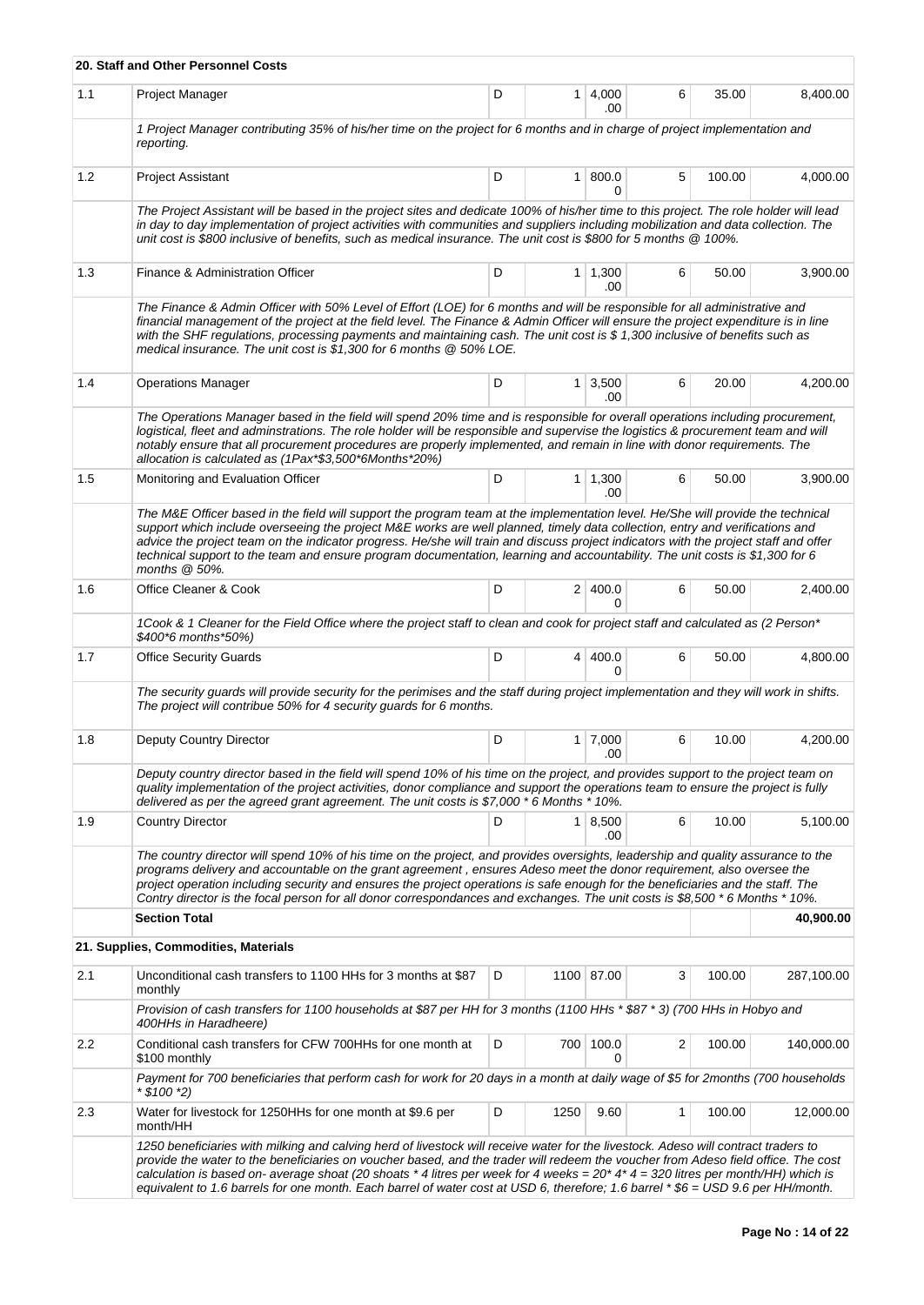| 2.4           | Cash for work materials for CFW activities                                                                                                                                                                                                                                                                                                                                                                                                                                                        | D         |                | $1 \mid 7,507$<br>.07 | 1 | 100.00 | 7,507.07   |
|---------------|---------------------------------------------------------------------------------------------------------------------------------------------------------------------------------------------------------------------------------------------------------------------------------------------------------------------------------------------------------------------------------------------------------------------------------------------------------------------------------------------------|-----------|----------------|-----------------------|---|--------|------------|
|               | cost of working materials and tools for the cash for work activities. the items incldue pix axes, shovels, hammer, heavy duty<br>gloves and Jerry cans for the drinking water. the detailed BOQ is attached                                                                                                                                                                                                                                                                                       |           |                |                       |   |        |            |
| 2.5           | Community volunteers on Nutrition Education                                                                                                                                                                                                                                                                                                                                                                                                                                                       | D         |                | 5 50.00               | 3 | 100.00 | 750.00     |
|               | The project will engage 5 community volunteers who will carry out nutrition education and will be paid incentives of \$50 per<br>month for 3 months during the project period. the volunteers will be trained on the nutrition education, provided with IEC/BCC<br>materials that they can use during the nutrition education sessions.                                                                                                                                                           |           |                |                       |   |        |            |
| 2.6           | <b>Commuity Moilizers</b>                                                                                                                                                                                                                                                                                                                                                                                                                                                                         | D         |                | 3 750.0<br>0          | 4 | 100.00 | 9,000.00   |
|               | The project will engage 3 community mobilizers at the community level, who will carry out organizing community meetings, follow<br>up on the action points at the community, inform beneficiaries on the payment date/s, follow up with cash for work beneficiaries<br>and generally does community level work. 3 community mobilizers will be engaged for 4 months at monthly rate of \$750. This is<br>the 3 months UCT payments and 1 month for the beneficiary registration and mobilization. |           |                |                       |   |        |            |
| 2.7           | Project moitoring                                                                                                                                                                                                                                                                                                                                                                                                                                                                                 | D         |                | 2   500.0<br>0        | 2 | 100.00 | 2,000.00   |
|               | 2 staff (The M&E Officer and Project Assistant) visiting the project locations twice in the project period (2 pax *2 times * \$500).<br>the cost include accommodation and meals, loca travel, security and community meetings                                                                                                                                                                                                                                                                    |           |                |                       |   |        |            |
| 2.8           | Water vouchers printing and production                                                                                                                                                                                                                                                                                                                                                                                                                                                            | D         | 1250           | 1.00                  | 1 | 100.00 | 1,250.00   |
|               | The cost of printing vouchers for the 1,250 beneficiaries targted for the water for the milking livestock. The printing cost is \$1 and<br>the vouchers will last for one month                                                                                                                                                                                                                                                                                                                   |           |                |                       |   |        |            |
| 2.9           | <b>MMT Cash Transfer Commission</b>                                                                                                                                                                                                                                                                                                                                                                                                                                                               | D         | 1 <sup>1</sup> | 427,1<br>00.00        | 1 | 2.00   | 8,542.00   |
|               | Beneficiaries transfers fee (2 % of the total UCT and CfW Amount (\$427100*2%)                                                                                                                                                                                                                                                                                                                                                                                                                    |           |                |                       |   |        |            |
| 2.10          | Security escorts -6 persons for 7 days per trip twice in project<br>period                                                                                                                                                                                                                                                                                                                                                                                                                        | D         |                | 42 30.00              | 2 | 100.00 | 2,520.00   |
|               | 6 security officers for 7 days per trip, twice project period. each security will cost \$30 for meals,                                                                                                                                                                                                                                                                                                                                                                                            |           |                |                       |   |        |            |
| 2.11          | Escort vehicle hire for 14 days                                                                                                                                                                                                                                                                                                                                                                                                                                                                   | D         |                | 14 120.0<br>0         | 1 | 100.00 | 1,680.00   |
|               | 2 trips casual vehcle hire for total of 14 days at daily rate of \$120 (14*\$120=\$1680)                                                                                                                                                                                                                                                                                                                                                                                                          |           |                |                       |   |        |            |
|               |                                                                                                                                                                                                                                                                                                                                                                                                                                                                                                   |           |                |                       |   |        |            |
|               | <b>Section Total</b>                                                                                                                                                                                                                                                                                                                                                                                                                                                                              |           |                |                       |   |        | 472,349.07 |
| 22. Equipment |                                                                                                                                                                                                                                                                                                                                                                                                                                                                                                   |           |                |                       |   |        |            |
| NA            | <b>NA</b>                                                                                                                                                                                                                                                                                                                                                                                                                                                                                         | <b>NA</b> | 0              | 0.00                  | 0 | 0      | 0.00       |
|               | ΝA                                                                                                                                                                                                                                                                                                                                                                                                                                                                                                |           |                |                       |   |        |            |
|               | <b>Section Total</b>                                                                                                                                                                                                                                                                                                                                                                                                                                                                              |           |                |                       |   |        | 0.00       |
|               | 23. Contractual Services                                                                                                                                                                                                                                                                                                                                                                                                                                                                          |           |                |                       |   |        |            |
| NA.           | <b>NA</b>                                                                                                                                                                                                                                                                                                                                                                                                                                                                                         | <b>NA</b> | 0              | 0.00                  | 0 | 0      | 0.00       |
|               | <b>NA</b>                                                                                                                                                                                                                                                                                                                                                                                                                                                                                         |           |                |                       |   |        |            |
|               | <b>Section Total</b>                                                                                                                                                                                                                                                                                                                                                                                                                                                                              |           |                |                       |   |        | 0.00       |
| 24. Travel    |                                                                                                                                                                                                                                                                                                                                                                                                                                                                                                   |           |                |                       |   |        |            |
| 5.1           | Staff Per diem & Accomodations while in field for project<br>support                                                                                                                                                                                                                                                                                                                                                                                                                              | S         | $\overline{4}$ | 250.0<br>$\Omega$     | 3 | 100.00 | 3,000.00   |
|               | Perdiem & Accomodations for 4 staff (Project Manager, Project Assistant, M&E Officer and Deputy Country Director) for field visit<br>for the project implementation sites spending 5 days on bimonthly intervals (for every two months) at a rate of \$50<br>(Accommodation for \$30 and Perdiem for \$20). The calculation is (4 Staff x \$50 x 5 Days x 3).                                                                                                                                     |           |                |                       |   |        |            |
| 5.2           | Air travel (Somalia and Nairobi)                                                                                                                                                                                                                                                                                                                                                                                                                                                                  | D         | 4              | 500.0<br>0            | 2 | 100.00 | 4,000.00   |
|               | Round Trip Air Tickets for 2 staff (Deputy Country Director & Project Manager) twice the project period. (2 Round Trips for 4 staff<br>at a rate of \$500 (UNHAS) per ticket.                                                                                                                                                                                                                                                                                                                     |           |                |                       |   |        |            |
| 5.3           | Project vehicle hire                                                                                                                                                                                                                                                                                                                                                                                                                                                                              | D         |                | $1 \mid 2,000$<br>.00 | 6 | 100.00 | 12,000.00  |
|               | Project Vehicle will be hired and used for the project related travels such as sites visits, monitoring and staff and supplies<br>transportations. The cost of hiring casual car in this regions is \$2,000 per month (\$1600 and fuel use of \$400).                                                                                                                                                                                                                                             |           |                |                       |   |        |            |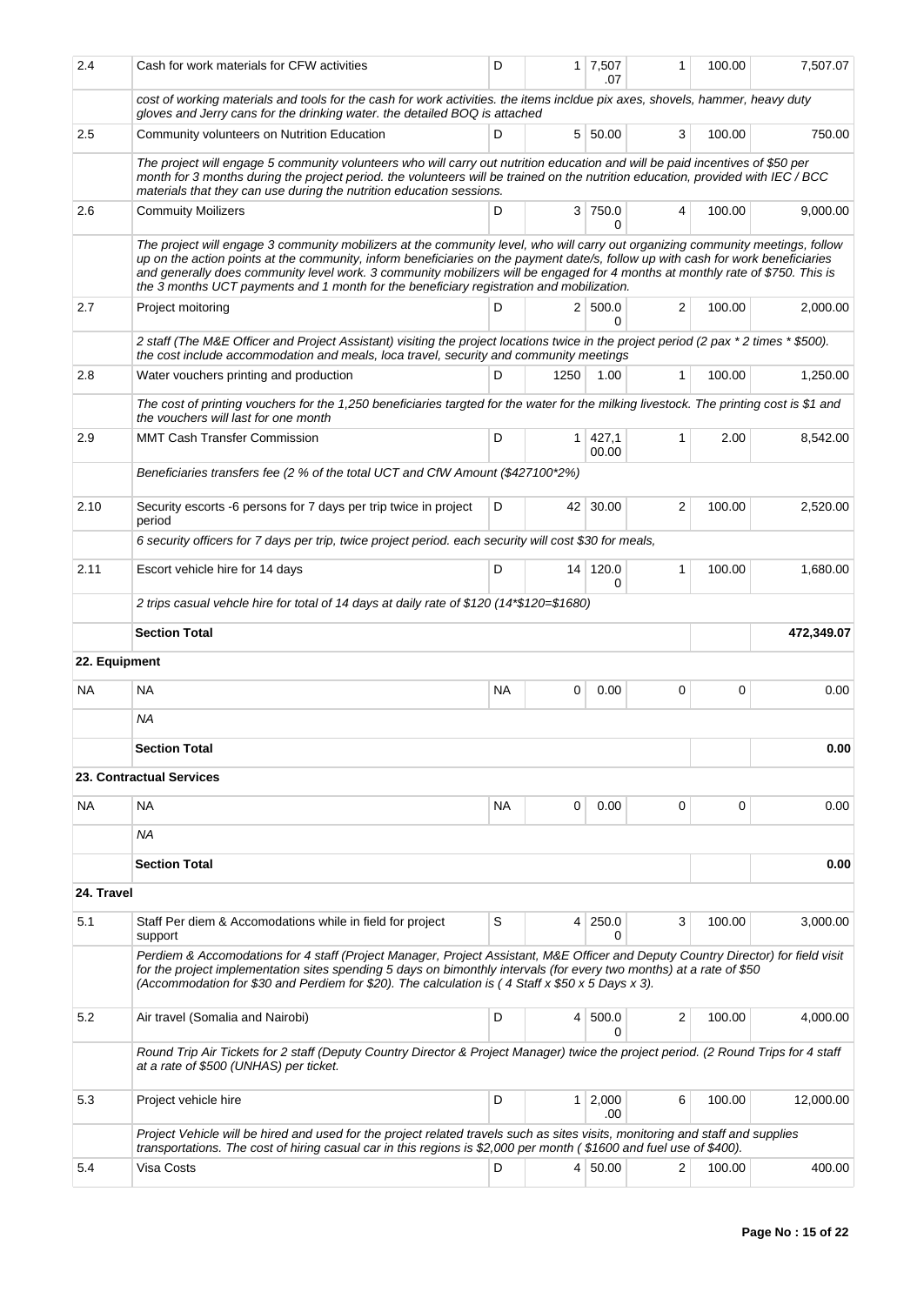|                   | "Visa Costs for 4 staff for 2 Round Trips"                                                                                                                             |             |                |                       |   |        |            |
|-------------------|------------------------------------------------------------------------------------------------------------------------------------------------------------------------|-------------|----------------|-----------------------|---|--------|------------|
| 5.5               | <b>Airport Fee</b>                                                                                                                                                     | D           | $\overline{4}$ | 50.00                 | 2 | 100.00 | 400.00     |
|                   | "Airport Fee for 4 staff for 2 Round Trips"                                                                                                                            |             |                |                       |   |        |            |
|                   | <b>Section Total</b>                                                                                                                                                   |             |                |                       |   |        | 19,800.00  |
|                   | 25. Transfers and Grants to Counterparts                                                                                                                               |             |                |                       |   |        |            |
| <b>NA</b>         | NA                                                                                                                                                                     | <b>NA</b>   | 0              | 0.00                  | 0 | 0      | 0.00       |
|                   | ΝA                                                                                                                                                                     |             |                |                       |   |        |            |
|                   | <b>Section Total</b>                                                                                                                                                   |             |                |                       |   |        | 0.00       |
|                   | 26. General Operating and Other Direct Costs                                                                                                                           |             |                |                       |   |        |            |
| 7.1               | <b>Field Office Rent</b>                                                                                                                                               | s           | $\mathbf{1}$   | 2,100<br>.00          | 6 | 50.00  | 6,300.00   |
|                   | Contribution for field Office Rent where the project staff are based and the project is been implemented. The monthly rent is<br>\$2,100 per month for 6 months @ 50%. |             |                |                       |   |        |            |
| 7.2               | Utilities (Electricity & Water)                                                                                                                                        | s           | $\mathbf{1}$   | 500.0<br>0            | 6 | 50.00  | 1,500.00   |
|                   | Electricity (\$350) and Water (\$150) for the Field Office for 6 months @ 50%.                                                                                         |             |                |                       |   |        |            |
| 7.3               | <b>Office Printing &amp; Stationaries</b>                                                                                                                              | $\mathbf s$ | $\mathbf{1}$   | 400.0<br><sup>0</sup> | 6 | 50.00  | 1,200.00   |
|                   | Printing Cartrige (\$200), Printing Papers (\$150), Stapplers & Bins (\$20), Paper Punchs (\$10) & Note Books & Pens (\$20)                                            |             |                |                       |   |        |            |
| 7.4               | Commuication Costs (Internets, Telephone Bills, and<br>Thurayas)                                                                                                       | s           | $\mathbf{1}$   | 750.0<br>0            | 6 | 50.00  | 2,250.00   |
|                   | Cost of Internet (\$500), Telephone Bills (\$200) and Thurayas (\$50) for the Field Office for 6 Months @ 50%.                                                         |             |                |                       |   |        |            |
| 7.5               | <b>Bank Transfer Charges</b>                                                                                                                                           | s           | 1 <sup>1</sup> | 4,000<br>.00          | 1 | 100.00 | 4,000.00   |
|                   | Transfer Charge from HQ to the Field - It is Usually 1% of the Total Transfer                                                                                          |             |                |                       |   |        |            |
|                   | <b>Section Total</b>                                                                                                                                                   |             |                |                       |   |        | 15,250.00  |
| <b>SubTotal</b>   |                                                                                                                                                                        |             | 4,403.00       |                       |   |        | 548,299.07 |
| Direct            |                                                                                                                                                                        |             |                |                       |   |        | 530,049.07 |
| Support           |                                                                                                                                                                        |             |                |                       |   |        | 18,250.00  |
| <b>PSC Cost</b>   |                                                                                                                                                                        |             |                |                       |   |        |            |
|                   | PSC Cost Percent                                                                                                                                                       |             |                |                       |   |        | 7.00       |
| PSC Amount        |                                                                                                                                                                        |             |                |                       |   |        | 38,380.93  |
| <b>Total Cost</b> |                                                                                                                                                                        |             |                |                       |   |        | 586,680.00 |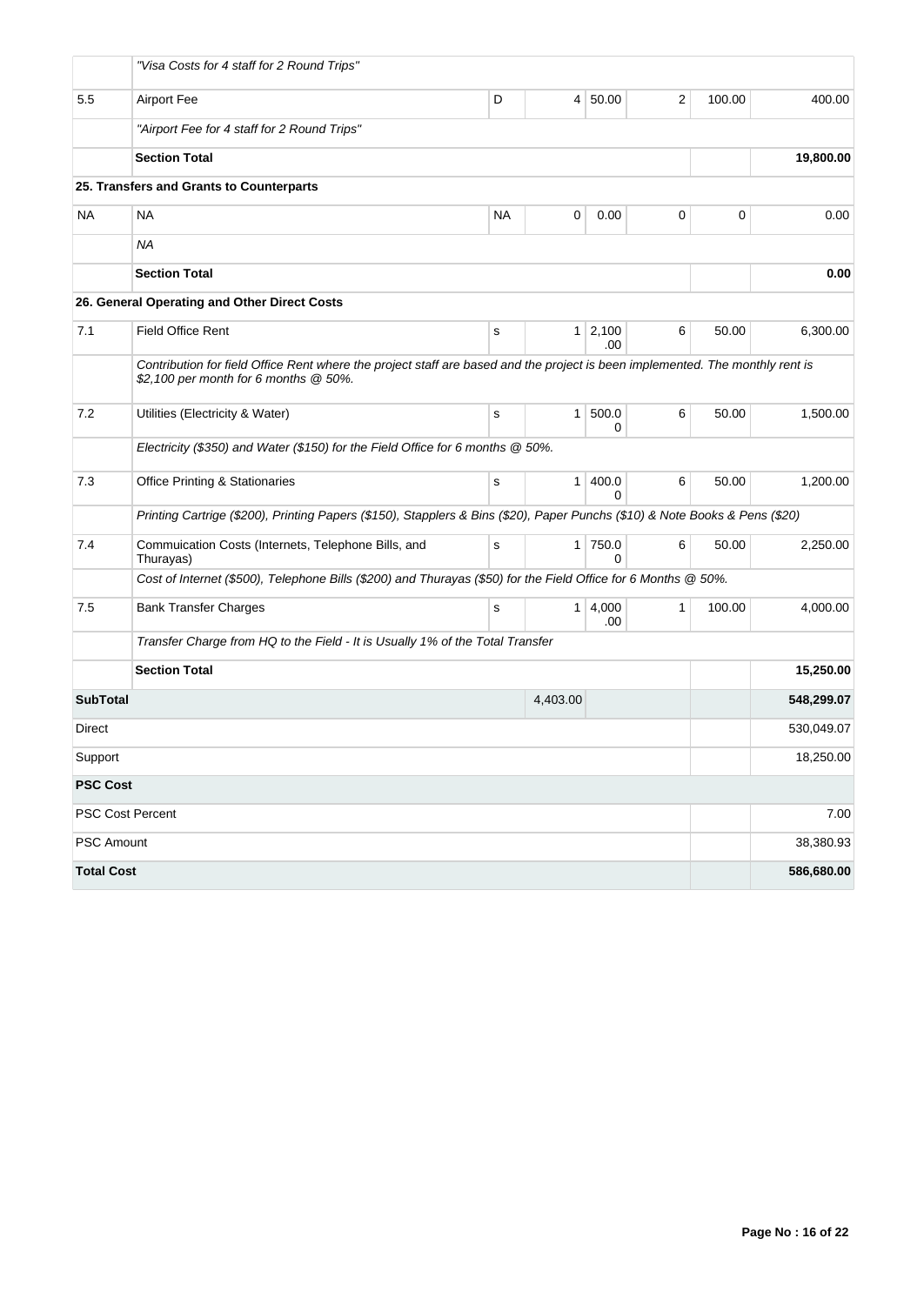# **Project Locations**

| <b>Location</b>               | <b>Estimated</b><br>percentage<br>of budget<br>for each<br><b>location</b> |     | <b>Estimated number of beneficiaries</b> | for each location |               | <b>Activity Name</b>                                                                                                                                                                                                                                                                                                                                                                                                                                                                                                                                                                                                                                                                                                                                                                                                                                                                                                                                                                                                                                                                                                                                                                                                                                                                                                                                                                                                                                                                                                                                                                                                                                                                                                                                                                                                                                                                                                                                                                                                                                                                                                                                                                                                                                                                                                                                                                                                                                                                                                                                                                                                                                                                        |
|-------------------------------|----------------------------------------------------------------------------|-----|------------------------------------------|-------------------|---------------|---------------------------------------------------------------------------------------------------------------------------------------------------------------------------------------------------------------------------------------------------------------------------------------------------------------------------------------------------------------------------------------------------------------------------------------------------------------------------------------------------------------------------------------------------------------------------------------------------------------------------------------------------------------------------------------------------------------------------------------------------------------------------------------------------------------------------------------------------------------------------------------------------------------------------------------------------------------------------------------------------------------------------------------------------------------------------------------------------------------------------------------------------------------------------------------------------------------------------------------------------------------------------------------------------------------------------------------------------------------------------------------------------------------------------------------------------------------------------------------------------------------------------------------------------------------------------------------------------------------------------------------------------------------------------------------------------------------------------------------------------------------------------------------------------------------------------------------------------------------------------------------------------------------------------------------------------------------------------------------------------------------------------------------------------------------------------------------------------------------------------------------------------------------------------------------------------------------------------------------------------------------------------------------------------------------------------------------------------------------------------------------------------------------------------------------------------------------------------------------------------------------------------------------------------------------------------------------------------------------------------------------------------------------------------------------------|
|                               |                                                                            | Men | <b>Women</b>                             | <b>Boys</b>       | Girls   Total |                                                                                                                                                                                                                                                                                                                                                                                                                                                                                                                                                                                                                                                                                                                                                                                                                                                                                                                                                                                                                                                                                                                                                                                                                                                                                                                                                                                                                                                                                                                                                                                                                                                                                                                                                                                                                                                                                                                                                                                                                                                                                                                                                                                                                                                                                                                                                                                                                                                                                                                                                                                                                                                                                             |
| Mudug -> Hobyo -> Af-Barwaaqo | 4                                                                          | 58  | 173                                      | 230               | 230           | 691 Activity 1.1.1: Community mobilization and<br>sensitization on the project. this will include<br>participation of the local authorities, community<br>leaders and other stakeh<br>Activity 1.1.2: Selection and training of village<br>relief committees (VRCs) and Selection of<br>beneficiaries through community participation-in<br>public verification and<br>Activity 1.1.3: Contracting mobile money transfer<br>company (MMT)- through tender procurment<br>process. Adeso will follow the interal procurment<br>process as well as SHF c<br>Activity 1.1.4: Unconditional cash transfers for<br>6600 women, girls, boys and me in 9 vulerable<br>villages for 3 months at monthly payment of \$87<br>(1100 HHs * \$87 * 3 mon<br>Activity 1.1.5: Post distribution monitoring and<br>Markets prices assessments. the project team<br>will carry out monthly markets surveys on the<br>food commodities prices,<br>Activity 1.2.1: Commuity mobilizatio, sensitization<br>on the project. the local authorities and the<br>communities and other stakeholder at the project<br>area will be involv<br>Activity 1.2.2: Selection of the 700 CFW<br>households that will undertake the cash for work<br>activities. The Village Relif committees and the<br>villages community will be<br>Activity 1.2.3: Procure and deliver the CFW tools.<br>The CFW tools include showel, pick axe, wheel<br>barrow, iro bar and protective gloves. The sites<br>for rehabilitation<br>Activity 1.2.4: Payment of the cash for work<br>beeficiaries. The CFW beneficiaries will be paid<br>based on the actual day/s worked. each CFW<br>site will have site supervis<br>Activity 1.2.5: post cash payment monitoring<br>(PDM) and local markets prices assessments<br>Activity 2.1.1: Community mobilization,<br>sensitization on the project activity. The local<br>autnorities, community leaders and other<br>stakeholders at the project locatio<br>Activity 2.1.2: selection of vulnerable households<br>wth milking and calving livestock that need<br>humanitarian assistance at the target project<br>locations. the project w<br>Activity 2.1.3: Procurement and selection of 10<br>water vendors. Adeso has standard procurement<br>quidelines that ensures transparent bidding<br>process and the best bidder<br>Activity 2.1.4: Provide water to the milking and<br>Calving livestock of 1250 households on a<br>weekly basis. The project will provide water for 4<br>weeks to the selected h<br>Activity 2.1.5: Post distribution monitoring will be<br>carried out to assess the effectiveness of water<br>delivery to the intended beneficiaries, also for<br>community feed |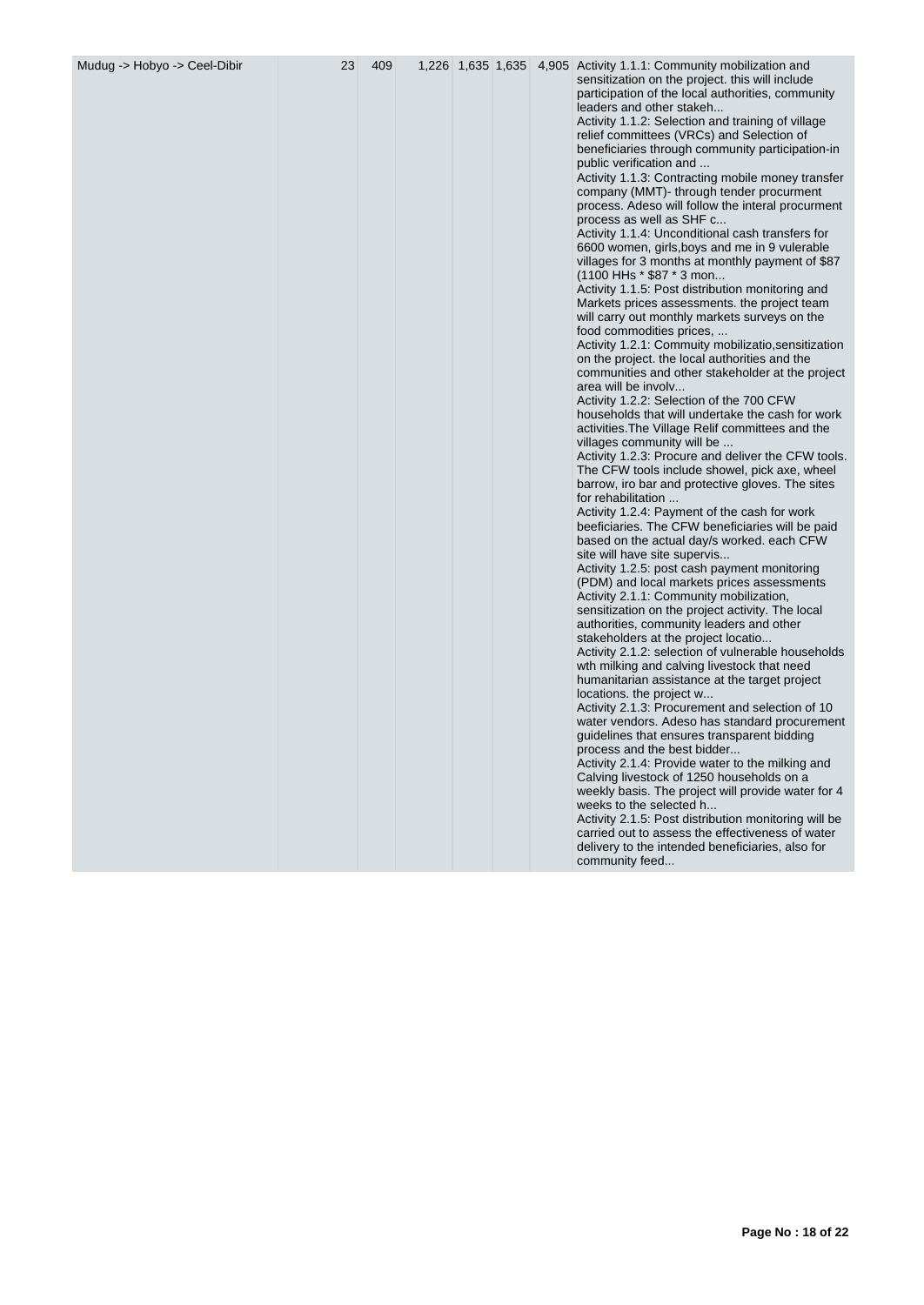| beneficiaries through community participation-in<br>Activity 1.1.3: Contracting mobile money transfer<br>company (MMT)- through tender procurment<br>process. Adeso will follow the interal procurment<br>process as well as SHF c<br>Activity 1.1.4: Unconditional cash transfers for<br>6600 women, girls, boys and me in 9 vulerable<br>villages for 3 months at monthly payment of \$87<br>(1100 HHs * \$87 * 3 mon<br>Activity 1.1.5: Post distribution monitoring and<br>Markets prices assessments, the project team<br>will carry out monthly markets surveys on the<br>food commodities prices,<br>Activity 1.2.1: Commuity mobilizatio, sensitization<br>on the project. the local authorities and the<br>communities and other stakeholder at the project<br>Activity 1.2.2: Selection of the 700 CFW<br>households that will undertake the cash for work<br>activities. The Village Relif committees and the<br>villages community will be<br>Activity 1.2.3: Procure and deliver the CFW tools.<br>The CFW tools include showel, pick axe, wheel<br>barrow, iro bar and protective gloves. The sites<br>Activity 1.2.4: Payment of the cash for work<br>beeficiaries. The CFW beneficiaries will be paid<br>based on the actual day/s worked. each CFW<br>site will have site supervis |
|-----------------------------------------------------------------------------------------------------------------------------------------------------------------------------------------------------------------------------------------------------------------------------------------------------------------------------------------------------------------------------------------------------------------------------------------------------------------------------------------------------------------------------------------------------------------------------------------------------------------------------------------------------------------------------------------------------------------------------------------------------------------------------------------------------------------------------------------------------------------------------------------------------------------------------------------------------------------------------------------------------------------------------------------------------------------------------------------------------------------------------------------------------------------------------------------------------------------------------------------------------------------------------------------------------|
|                                                                                                                                                                                                                                                                                                                                                                                                                                                                                                                                                                                                                                                                                                                                                                                                                                                                                                                                                                                                                                                                                                                                                                                                                                                                                                     |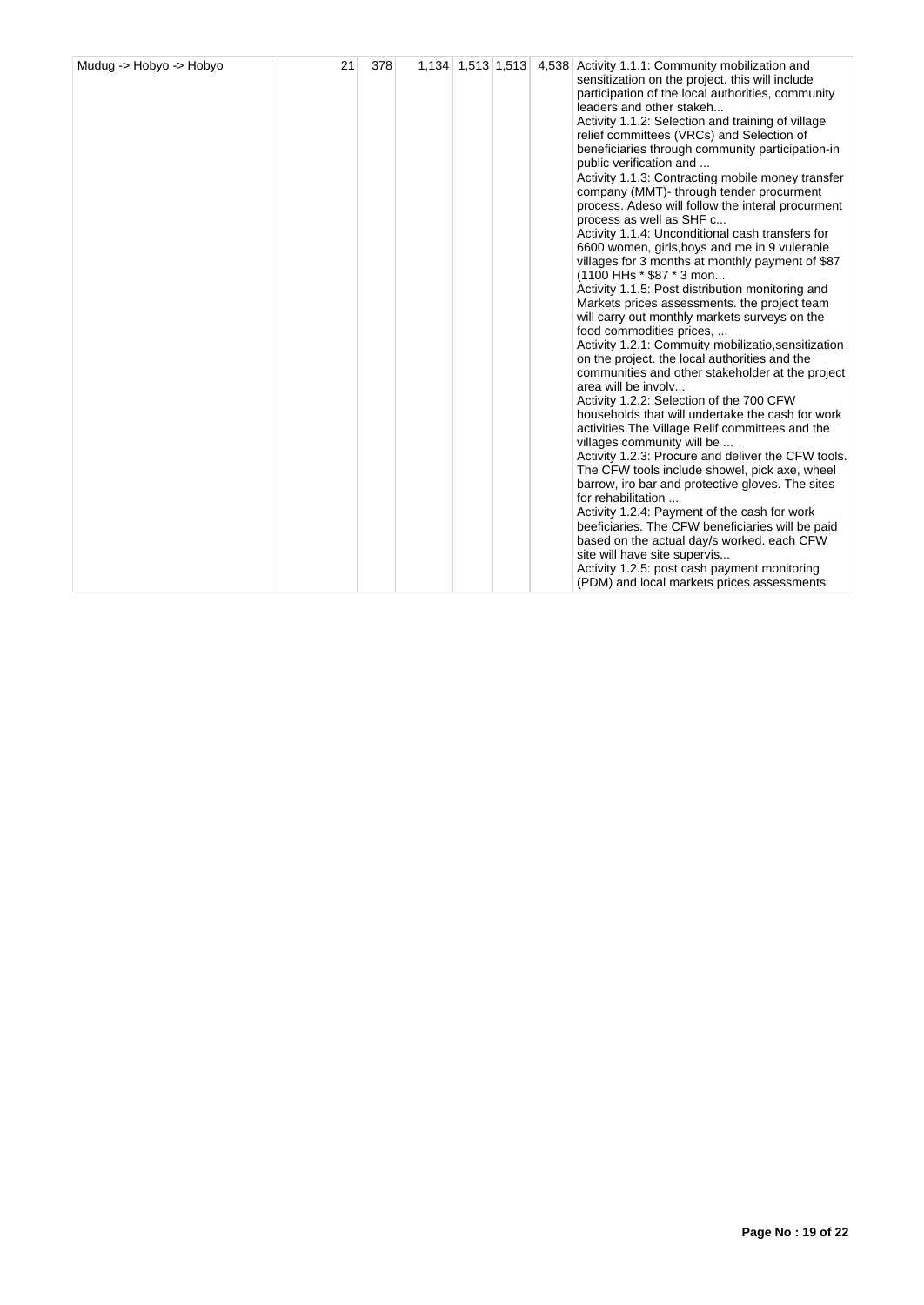| Mudug -> Hobyo -> Wisil | 26 | 466 | 1,399 1,865 1,865 |  | 5,595 Activity 1.1.1: Community mobilization and<br>sensitization on the project. this will include      |
|-------------------------|----|-----|-------------------|--|----------------------------------------------------------------------------------------------------------|
|                         |    |     |                   |  | participation of the local authorities, community<br>leaders and other stakeh                            |
|                         |    |     |                   |  | Activity 1.1.2: Selection and training of village<br>relief committees (VRCs) and Selection of           |
|                         |    |     |                   |  | beneficiaries through community participation-in<br>public verification and                              |
|                         |    |     |                   |  | Activity 1.1.3: Contracting mobile money transfer<br>company (MMT)- through tender procurment            |
|                         |    |     |                   |  | process. Adeso will follow the interal procurment                                                        |
|                         |    |     |                   |  | process as well as SHF c<br>Activity 1.1.4: Unconditional cash transfers for                             |
|                         |    |     |                   |  | 6600 women, girls, boys and me in 9 vulerable<br>villages for 3 months at monthly payment of \$87        |
|                         |    |     |                   |  | (1100 HHs * \$87 * 3 mon<br>Activity 1.1.5: Post distribution monitoring and                             |
|                         |    |     |                   |  | Markets prices assessments. the project team<br>will carry out monthly markets surveys on the            |
|                         |    |     |                   |  | food commodities prices,<br>Activity 1.2.1: Commuity mobilizatio, sensitization                          |
|                         |    |     |                   |  | on the project. the local authorities and the<br>communities and other stakeholder at the project        |
|                         |    |     |                   |  | area will be involv<br>Activity 1.2.2: Selection of the 700 CFW                                          |
|                         |    |     |                   |  | households that will undertake the cash for work<br>activities. The Village Relif committees and the     |
|                         |    |     |                   |  | villages community will be<br>Activity 1.2.3: Procure and deliver the CFW tools.                         |
|                         |    |     |                   |  | The CFW tools include showel, pick axe, wheel<br>barrow, iro bar and protective gloves. The sites        |
|                         |    |     |                   |  | for rehabilitation<br>Activity 1.2.4: Payment of the cash for work                                       |
|                         |    |     |                   |  | beeficiaries. The CFW beneficiaries will be paid<br>based on the actual day/s worked. each CFW           |
|                         |    |     |                   |  | site will have site supervis<br>Activity 1.2.5: post cash payment monitoring                             |
|                         |    |     |                   |  | (PDM) and local markets prices assessments<br>Activity 2.1.1: Community mobilization,                    |
|                         |    |     |                   |  | sensitization on the project activity. The local<br>authorities, community leaders and other             |
|                         |    |     |                   |  | stakeholders at the project locatio<br>Activity 2.1.2: selection of vulnerable households                |
|                         |    |     |                   |  | wth milking and calving livestock that need<br>humanitarian assistance at the target project             |
|                         |    |     |                   |  | locations. the project w<br>Activity 2.1.3: Procurement and selection of 10                              |
|                         |    |     |                   |  | water vendors. Adeso has standard procurement<br>guidelines that ensures transparent bidding             |
|                         |    |     |                   |  | process and the best bidder<br>Activity 2.1.4: Provide water to the milking and                          |
|                         |    |     |                   |  | Calving livestock of 1250 households on a<br>weekly basis. The project will provide water for 4          |
|                         |    |     |                   |  | weeks to the selected h                                                                                  |
|                         |    |     |                   |  | Activity 2.1.5: Post distribution monitoring will be<br>carried out to assess the effectiveness of water |
|                         |    |     |                   |  | delivery to the intended beneficiaries, also for<br>community feed                                       |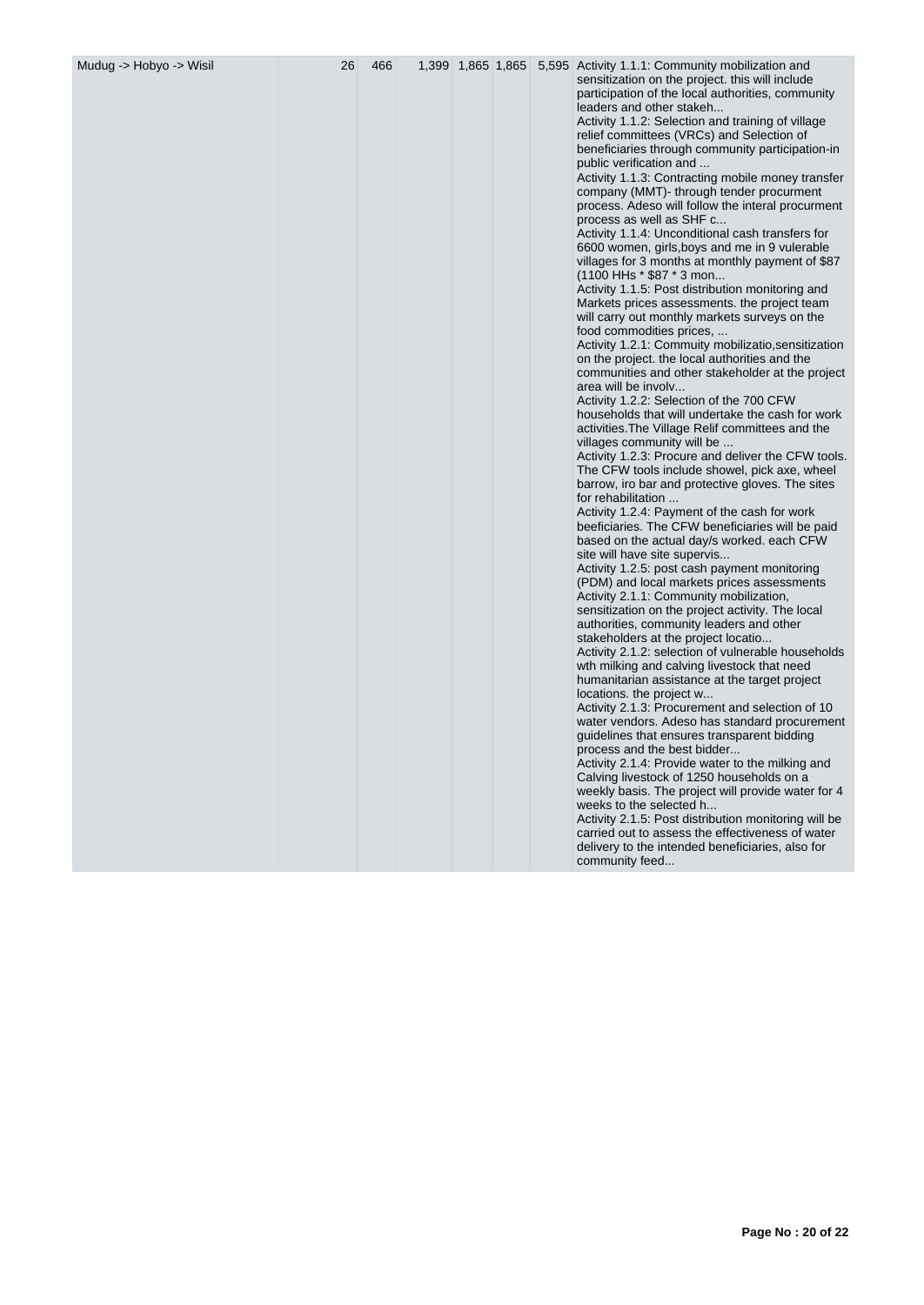| Mudug -> Hobyo -> Xero<br>Dhagaxleey | 11 | 189 | 568 | 757 | 757 | 2,271 Activity 1.1.1: Community mobilization and<br>sensitization on the project. this will include<br>participation of the local authorities, community<br>leaders and other stakeh<br>Activity 1.1.2: Selection and training of village<br>relief committees (VRCs) and Selection of<br>beneficiaries through community participation-in<br>public verification and<br>Activity 1.1.3: Contracting mobile money transfer<br>company (MMT)- through tender procurment<br>process. Adeso will follow the interal procurment<br>process as well as SHF c<br>Activity 1.1.4: Unconditional cash transfers for<br>6600 women, girls, boys and me in 9 vulerable<br>villages for 3 months at monthly payment of \$87<br>(1100 HHs * \$87 * 3 mon<br>Activity 1.1.5: Post distribution monitoring and<br>Markets prices assessments. the project team<br>will carry out monthly markets surveys on the<br>food commodities prices,<br>Activity 1.2.1: Commuity mobilizatio, sensitization<br>on the project. the local authorities and the<br>communities and other stakeholder at the project<br>area will be involv<br>Activity 1.2.2: Selection of the 700 CFW<br>households that will undertake the cash for work<br>activities. The Village Relif committees and the<br>villages community will be<br>Activity 1.2.3: Procure and deliver the CFW tools.<br>The CFW tools include showel, pick axe, wheel<br>barrow, iro bar and protective gloves. The sites<br>for rehabilitation<br>Activity 1.2.4: Payment of the cash for work<br>beeficiaries. The CFW beneficiaries will be paid<br>based on the actual day/s worked. each CFW<br>site will have site supervis<br>Activity 1.2.5: post cash payment monitoring<br>(PDM) and local markets prices assessments |
|--------------------------------------|----|-----|-----|-----|-----|---------------------------------------------------------------------------------------------------------------------------------------------------------------------------------------------------------------------------------------------------------------------------------------------------------------------------------------------------------------------------------------------------------------------------------------------------------------------------------------------------------------------------------------------------------------------------------------------------------------------------------------------------------------------------------------------------------------------------------------------------------------------------------------------------------------------------------------------------------------------------------------------------------------------------------------------------------------------------------------------------------------------------------------------------------------------------------------------------------------------------------------------------------------------------------------------------------------------------------------------------------------------------------------------------------------------------------------------------------------------------------------------------------------------------------------------------------------------------------------------------------------------------------------------------------------------------------------------------------------------------------------------------------------------------------------------------------------------------------------------------------------------|
| Mudug -> Xarardheere -> Camaara      | 5  | 50  | 150 | 200 | 200 | 600 Activity 1.1.1: Community mobilization and<br>sensitization on the project. this will include<br>participation of the local authorities, community<br>leaders and other stakeh<br>Activity 1.1.2: Selection and training of village<br>relief committees (VRCs) and Selection of<br>beneficiaries through community participation-in<br>public verification and<br>Activity 1.1.3: Contracting mobile money transfer<br>company (MMT)- through tender procurment<br>process. Adeso will follow the interal procurment<br>process as well as SHF c<br>Activity 1.1.4: Unconditional cash transfers for<br>6600 women, girls, boys and me in 9 vulerable<br>villages for 3 months at monthly payment of \$87<br>(1100 HHs * \$87 * 3 mon<br>Activity 1.1.5: Post distribution monitoring and<br>Markets prices assessments. the project team<br>will carry out monthly markets surveys on the<br>food commodities prices,<br>Activity 1.2.1: Commuity mobilizatio, sensitization<br>on the project. the local authorities and the<br>communities and other stakeholder at the project<br>area will be involy<br>Activity 1.2.2: Selection of the 700 CFW<br>households that will undertake the cash for work<br>activities. The Village Relif committees and the<br>villages community will be                                                                                                                                                                                                                                                                                                                                                                                                                                                                    |